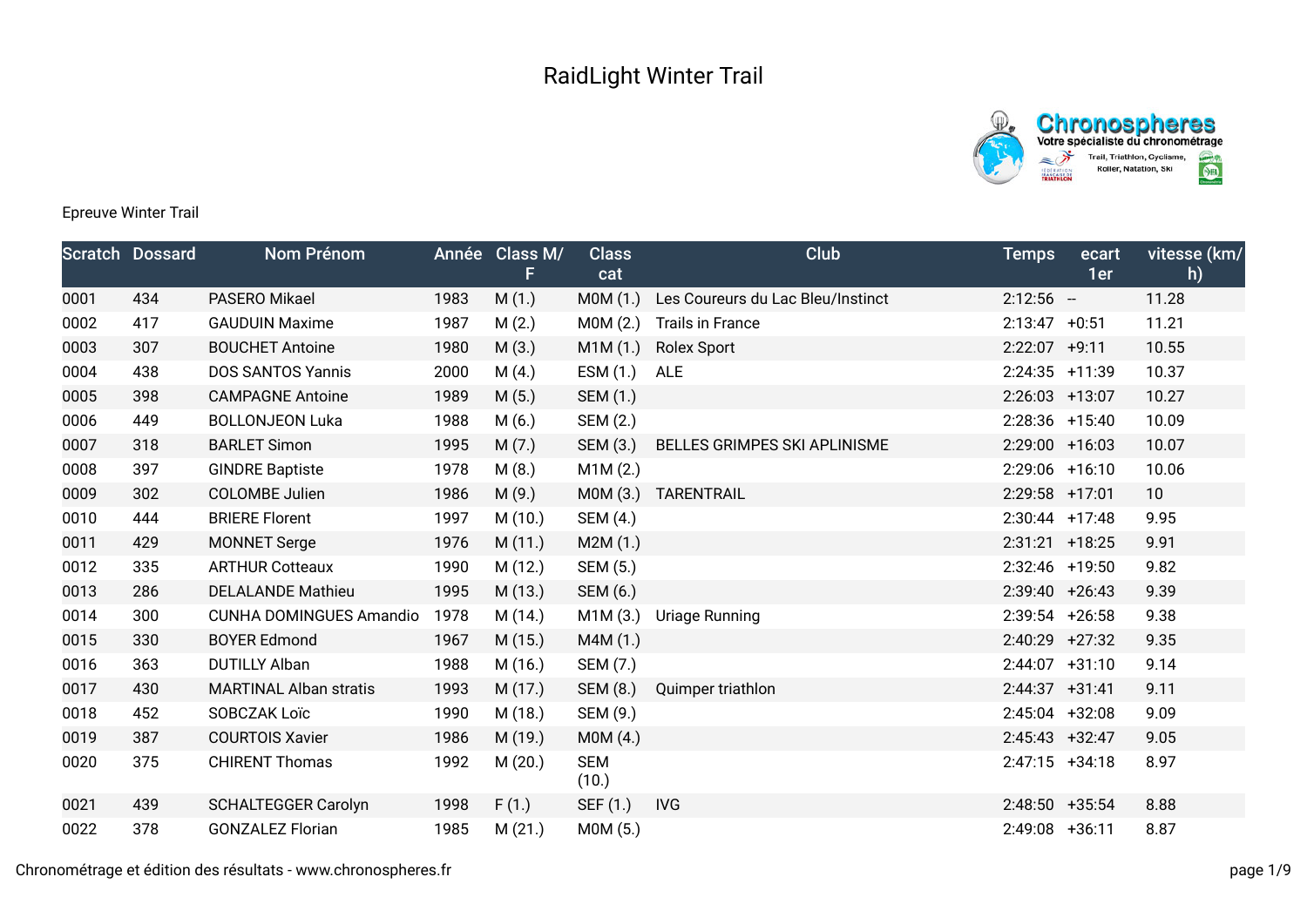|      | <b>Scratch Dossard</b> | Nom Prénom                    |      | Année Class M/<br>F | <b>Class</b><br>cat | <b>Club</b>                              | <b>Temps</b>      | ecart<br>1er | vitesse (km/<br>h) |
|------|------------------------|-------------------------------|------|---------------------|---------------------|------------------------------------------|-------------------|--------------|--------------------|
| 0023 | 457                    | <b>MARTIN Maxime</b>          | 1998 | M (22.)             | <b>SEM</b><br>(11.) |                                          | $2:51:52$ +38:55  |              | 8.73               |
| 0024 | 361                    | <b>CARTON Baptiste</b>        | 1999 | M (23.)             | <b>SEM</b><br>(12.) |                                          | 2:52:36 +39:39    |              | 8.69               |
| 0025 | 285                    | <b>GUIGUET Quentin</b>        | 1993 | M(24.)              | <b>SEM</b><br>(13.) | So Trail Lyon                            | $2:52:39$ +39:42  |              | 8.69               |
| 0026 | 456                    | ASTÉ Paul                     | 1998 | M (25.)             | <b>SEM</b><br>(14.) |                                          | $2:53:46$ +40:50  |              | 8.63               |
| 0027 | 382                    | <b>BENSET Loic</b>            | 1975 | M (26.)             | M2M(2.)             | <b>TEAM RAIDLIGHT</b>                    | $2:53:53$ +40:56  |              | 8.63               |
| 0028 | 450                    | MIHALCEA Oana                 | 1984 | F(2.)               | MOF(1.)             | Team Uglow France/ Team Causses Cevennes | $2:54:54$ +41:58  |              | 8.58               |
| 0029 | 384                    | <b>PEARSON Paul</b>           | 1968 | M(27.)              | M3M (1.)            |                                          | $2:55:02$ +42:06  |              | 8.57               |
| 0030 | 461                    | SOUGEY LARDIN David           | 1975 | M (28.)             | M2M (3.)            |                                          | $2:55:30$ +42:33  |              | 8.55               |
| 0031 | 408                    | <b>NOEL-LARDIN Aurele</b>     | 1995 | M (29.)             | <b>SEM</b><br>(15.) | LES TRAILLEURS SAVOYARDS                 | $2:55:36$ +42:40  |              | 8.54               |
| 0032 | 340                    | <b>MARGAIN David</b>          | 1970 | M (30.)             | M3M (2.)            | <b>CMBM</b>                              | $2:56:01$ +43:04  |              | 8.52               |
| 0033 | 420                    | <b>COLO Philippe</b>          | 1990 | M(31.)              | <b>SEM</b><br>(16.) | <b>PUC</b>                               | $2:56:12$ +43:15  |              | 8.51               |
| 0034 | 369                    | <b>BELON Fabrice</b>          | 1974 | M (32.)             | M2M(4.)             |                                          | $2:56:16$ +43:19  |              | 8.51               |
| 0035 | 333                    | <b>JOACHIM Laurent</b>        | 1975 | M (33.)             | M2M(5.)             | <b>Team Raidlight</b>                    | $2:58:47$ +45:50  |              | 8.39               |
| 0036 | 400                    | <b>GUICHARD Julien</b>        | 1988 | M (34.)             | <b>SEM</b><br>(17.) |                                          | $2:59:04$ +46:08  |              | 8.38               |
| 0037 | 291                    | <b>ARCHER Joel</b>            | 1967 | M (35.)             | M4M(2.)             | team RAIDLIGHT                           | $2:59:13 +46:17$  |              | 8.37               |
| 0038 | 437                    | <b>BIARNEIX Victor</b>        | 1998 | M (36.)             | <b>SEM</b><br>(18.) |                                          | 2:59:20 +46:24    |              | 8.36               |
| 0039 | 254                    | <b>BOULANGÉ Jessy</b>         | 1990 | M (37.)             | <b>SEM</b><br>(19.) |                                          | $3:00:05$ +47:09  |              | 8.33               |
| 0040 | 325                    | <b>MEYER Loic</b>             | 1974 | M (38.)             | M2M (6.)            | <b>ALE Echirolles</b>                    | $3:01:34$ +48:38  |              | 8.26               |
| 0041 | 445                    | <b>PEJOT Frederic</b>         | 1978 | M (39.)             | M1M(4.)             | Oxygène                                  | $3:03:30 + 50:33$ |              | 8.17               |
| 0042 | 390                    | <b>CUVEILLIER Camille</b>     | 1994 | M (40.)             | <b>SEM</b><br>(20.) |                                          | $3:03:49$ +50:53  |              | 8.16               |
| 0043 | 371                    | LYKIARDOPULOS Nicholas        | 1985 | M(41.)              | M0M (6.)            | Courir à Grenoble                        | $3:03:55$ +50:58  |              | 8.16               |
| 0044 | 343                    | <b>MORAUD Laurent</b>         | 1978 | M(42.)              | M1M(5.)             | Rolex sport                              | $3:04:12 +51:15$  |              | 8.14               |
| 0045 | 421                    | <b>BERTRAND Christophe et</b> | 1969 | M(43.)              | M3M (3.)            | RECRUTEMENT ARMEE DE TERRE               | $3:04:49$ +51:53  |              | 8.12               |

Chronométrage et édition des résultats - www.chronospheres.fr page 2/9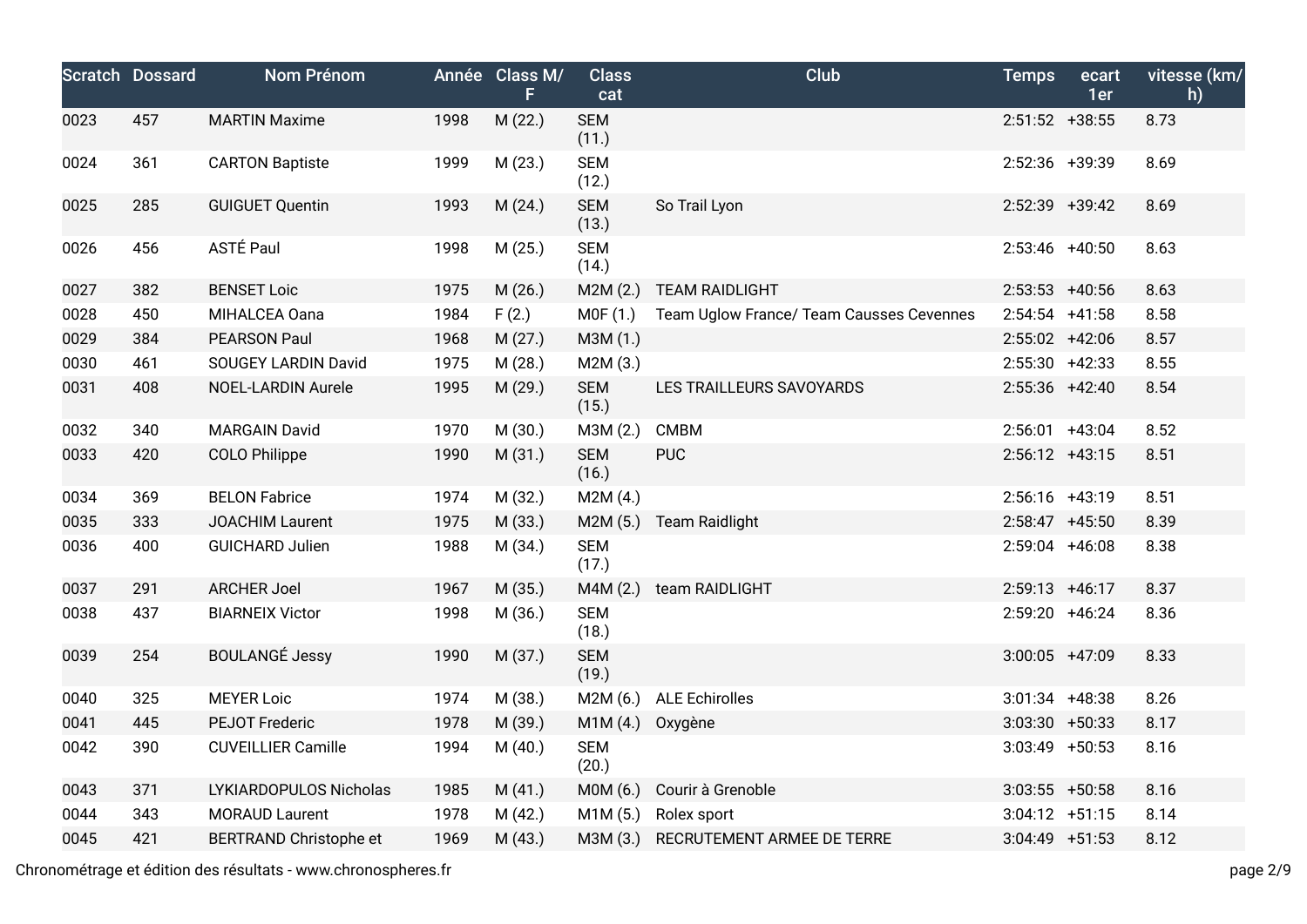|      | <b>Scratch Dossard</b> | <b>Nom Prénom</b>           |      | Année Class M/<br>F. | <b>Class</b><br>cat       | <b>Club</b>            | <b>Temps</b>     | ecart<br>1er | vitesse (km/<br>h) |
|------|------------------------|-----------------------------|------|----------------------|---------------------------|------------------------|------------------|--------------|--------------------|
| 0046 | 433                    | <b>MACÉ Baptiste</b>        | 1985 | M(44.)               | M0M (7.)                  | <b>Team Raidlight</b>  | $3:05:29$ +52:33 |              | 8.09               |
| 0047 | 453                    | <b>CAP</b> Etienne          | 1998 | M(45.)               | <b>SEM</b><br>(21.)       |                        | $3:05:32 +52:36$ |              | 8.08               |
| 0048 | 329                    | LE GOFF Guillaume           | 1982 | M (46.)              | M1M(6.)                   |                        | $3:05:49$ +52:53 |              | 8.07               |
| 0049 | 347                    | <b>SAPORITO Franck</b>      | 1967 | M(47.)               | M4M (3.)                  |                        | $3:06:03$ +53:07 |              | 8.06               |
| 0050 | 411                    | <b>GUILLERMET Anthony</b>   | 1980 | M(48.)               | M1M (7.)                  | Bugey plaisir sport    | $3:07:22 +54:26$ |              | 8.01               |
| 0051 | 458                    | <b>AUJOGUES Céline</b>      | 1979 | F(3.)                | M1F(1.)                   | Beaujol aventure trail | $3:07:25$ +54:28 |              | 8                  |
| 0052 | 352                    | <b>BLANCK Gwenael</b>       | 1988 | M (49.)              | <b>SEM</b><br>(22.)       |                        | $3:07:37$ +54:41 |              | 7.99               |
| 0053 | 317                    | <b>CARNICELLA Sebastien</b> | 1978 | M (50.)              | M1M (8.)                  |                        | $3:07:57$ +55:01 |              | 7.98               |
| 0054 | 338                    | <b>DUGUET Alexandre</b>     | 1992 | M(51.)               | <b>SEM</b><br>(23.)       |                        | $3:08:26$ +55:30 |              | 7.96               |
| 0055 | 414                    | CLOAREC Jordan              | 1991 | M (52.)              | <b>SEM</b><br>(24.)       | <b>GRESICOURANT</b>    | $3:08:32 +55:36$ |              | 7.96               |
| 0056 | 289                    | <b>VARROT Camille</b>       | 1986 | F(4.)                | M0F (2.)                  |                        | $3:08:38$ +55:42 |              | 7.95               |
| 0057 | 341                    | <b>CHEVRIER Corentin</b>    | 1999 | M(53.)               | <b>SEM</b><br>(25.)       | St so court            | $3:09:44$ +56:47 |              | 7.91               |
| 0058 | 425                    | <b>PIAU Matthieu</b>        | 1999 | M (54.)              | <b>SEM</b><br>(26.)       |                        | $3:09:59$ +57:03 |              | 7.89               |
| 0059 | 296                    | <b>SCHWEIZER Eugénie</b>    | 1989 | F(5.)                | SEF (2.)                  | <b>RMIND &amp; EAC</b> | $3:10:43$ +57:47 |              | 7.86               |
| 0060 | 316                    | <b>DELORMES Arnaud</b>      | 1979 | M (55.)              | M1M (9.)                  |                        | $3:12:46$ +59:50 |              | 7.78               |
| 0061 | 409                    | DEZELACK Jonathan           | 1990 | M (56.)              | <b>SEM</b><br>(27.)       | CSA Epa                | $3:14:36$ +61:40 |              | 7.71               |
| 0062 | 301                    | <b>WESTPHAL Igor</b>        | 1992 | M(57.)               | <b>SEM</b><br>(28.)       |                        | $3:14:39$ +61:42 |              | 7.71               |
| 0063 | 356                    | <b>CHATEAU Louis</b>        | 1997 | M (58.)              | <b>SEM</b><br>(29.)       |                        | $3:14:56$ +62:00 |              | 7.69               |
| 0064 | 383                    | <b>DUTOT Vincent</b>        | 1980 | M (59.)              | M <sub>1</sub> M<br>(10.) |                        | $3:15:06$ +62:09 |              | 7.69               |
| 0065 | 326                    | <b>REY Romane</b>           | 1995 | F(6.)                | SEF (3.)                  |                        | $3:15:23 +62:27$ |              | 7.68               |
| 0066 | 275                    | <b>JACQUIN Thomas</b>       | 1985 | M(60.)               | M0M (8.)                  |                        | $3:16:26$ +63:30 |              | 7.64               |
| 0067 | 253                    | <b>LAGARDE Kevin</b>        | 1987 | M(61.)               | M0M (9.)                  |                        | $3:16:33 +63:37$ |              | 7.63               |
| 0068 | 459                    | <b>VIEUX Lionel</b>         | 1971 | M(62.)               | M3M (4.)                  | Beaujol aventure trail | $3:16:58$ +64:02 |              | 7.61               |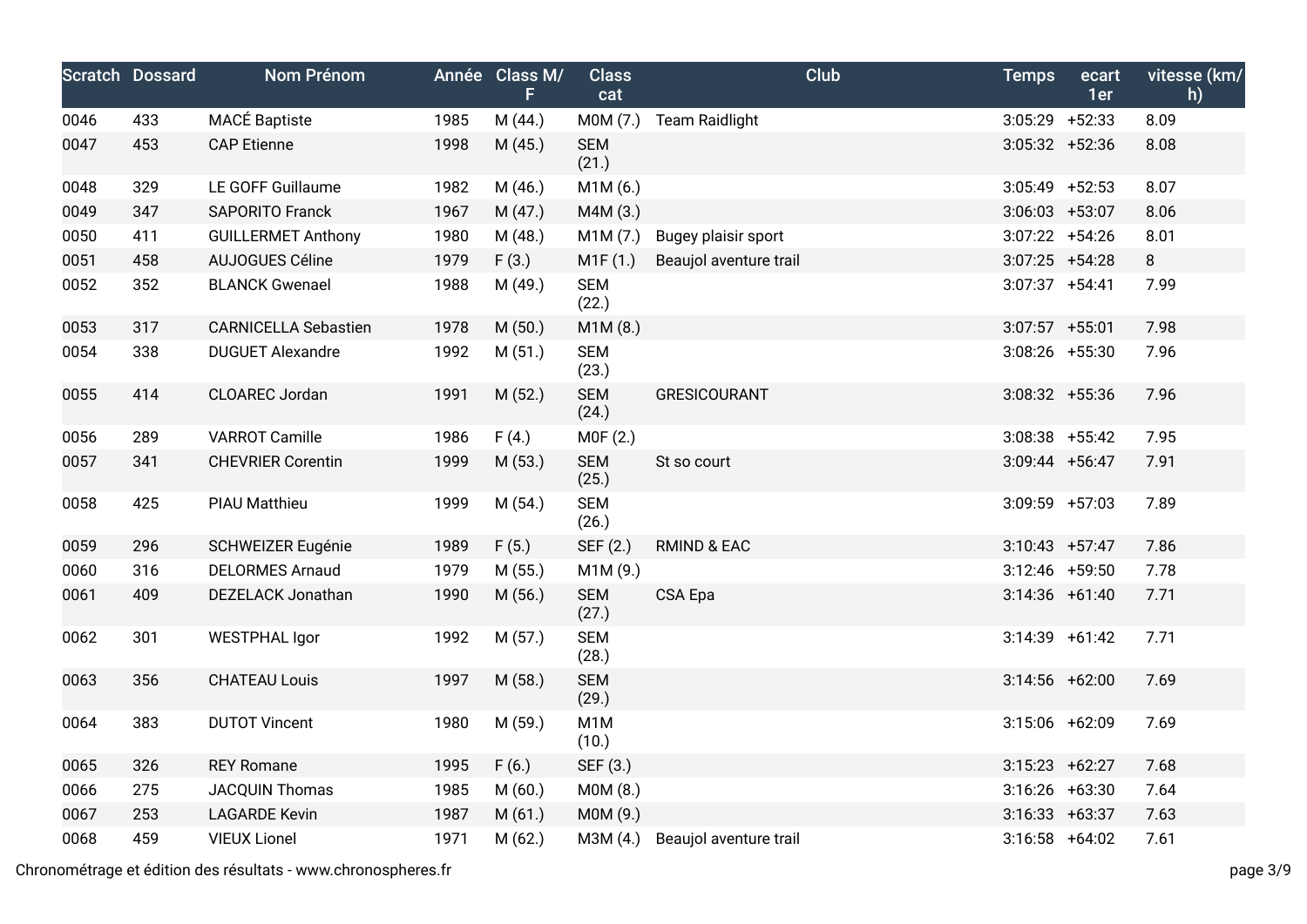|      | <b>Scratch Dossard</b> | Nom Prénom                    |      | Année Class M/<br>F | <b>Class</b><br>cat       | <b>Club</b>                   | <b>Temps</b>     | ecart<br>1er | vitesse (km/<br>h) |
|------|------------------------|-------------------------------|------|---------------------|---------------------------|-------------------------------|------------------|--------------|--------------------|
| 0069 | 324                    | DURAND RAZANAJATOVO<br>Jérémy | 1987 | M (63.)             | M0M<br>(10.)              |                               | $3:18:45 +65:49$ |              | 7.55               |
| 0070 | 399                    | SULOT Frédéric                | 1970 | M(64.)              | M3M (5.)                  | PONTETRAIL                    | $3:19:12 +66:16$ |              | 7.53               |
| 0071 | 277                    | POULET Kevin                  | 1985 | M(65.)              | <b>MOM</b><br>(11.)       |                               | $3:19:13 +66:16$ |              | 7.53               |
| 0072 | 441                    | <b>CAMPESTRIN Jacques</b>     | 1965 | M(66.)              | M4M (4.)                  | Les coureurs du lac bleu      | $3:20:14$ +67:18 |              | 7.49               |
| 0073 | 342                    | <b>DARBON Didier</b>          | 1985 | M(67.)              | M0M<br>(12.)              | Oxygène                       | $3:20:54$ +67:58 |              | 7.47               |
| 0074 | 465                    | SAGUÉ Julien                  | 1986 | M(68.)              | M0M<br>(13.)              |                               | $3:21:20 +68:23$ |              | 7.45               |
| 0075 | 451                    | <b>CONNESSON Laurent</b>      | 1971 | M (69.)             | M3M (6.)                  |                               | $3:21:34$ +68:38 |              | 7.44               |
| 0076 | 435                    | <b>MORET Franck</b>           | 1971 | M (70.)             | M3M (7.)                  | <b>TOM</b>                    | $3:23:12$ +70:16 |              | 7.38               |
| 0077 | 460                    | <b>TIKA Amine</b>             | 1986 | M(71.)              | <b>MOM</b><br>(14.)       |                               | $3:23:31$ +70:35 |              | 7.37               |
| 0078 | 464                    | <b>BEZANCON Cyril</b>         | 1982 | M (72.)             | M <sub>1</sub> M<br>(11.) | <b>ALV TEAM TRAIL</b>         | $3:23:47$ +70:50 |              | 7.36               |
| 0079 | 313                    | KOUYOUDJIAN Eva               | 1998 | F(7.)               | SEF (4.)                  |                               | $3:25:18$ +72:21 |              | 7.31               |
| 0080 | 431                    | ROBUR Julien                  | 1981 | M (73.)             | M <sub>1</sub> M<br>(12.) | Courir a saint alban de roche | $3:25:18$ +72:22 |              | 7.31               |
| 0081 | 350                    | <b>TCHOULFIAN Pierre</b>      | 1988 | M (74.)             | <b>SEM</b><br>(30.)       |                               | $3:25:54$ +72:57 |              | 7.29               |
| 0082 | 257                    | <b>DUFOUR Franck</b>          | 1974 | M (75.)             | M2M (7.)                  |                               | $3:25:55$ +72:59 |              | 7.28               |
| 0083 | 265                    | <b>BLANCO Pablo</b>           | 1974 | M (76.)             | M2M (8.)                  |                               | $3:25:55$ +72:59 |              | 7.28               |
| 0084 | 360                    | <b>EPIN Michael</b>           | 1981 | M (77.)             | M <sub>1</sub> M<br>(13.) |                               | $3:26:03$ +73:07 |              | 7.28               |
| 0085 | 443                    | <b>DEBBICHE Mohamed</b>       | 1982 | M (78.)             | M <sub>1</sub> M<br>(14.) |                               | $3:26:17$ +73:21 |              | 7.27               |
| 0086 | 263                    | <b>JUNGER Solene</b>          | 1988 | F(8.)               | SEF (5.)                  |                               | $3:26:45$ +73:49 |              | 7.25               |
| 0087 | 292                    | <b>LORIA Olivier</b>          | 1984 | M (79.)             | <b>M0M</b><br>(15.)       |                               | $3:28:44$ +75:48 |              | 7.19               |
| 0088 | 402                    | <b>CASTAING Matthias</b>      | 1990 | M(80.)              | <b>SEM</b><br>(31.)       |                               | $3:29:03$ +76:07 |              | 7.18               |
| 0089 | 353                    | <b>FAY Marvin</b>             | 1997 | M (81.)             | <b>SEM</b><br>(32.)       |                               | $3:29:29$ +76:33 |              | 7.16               |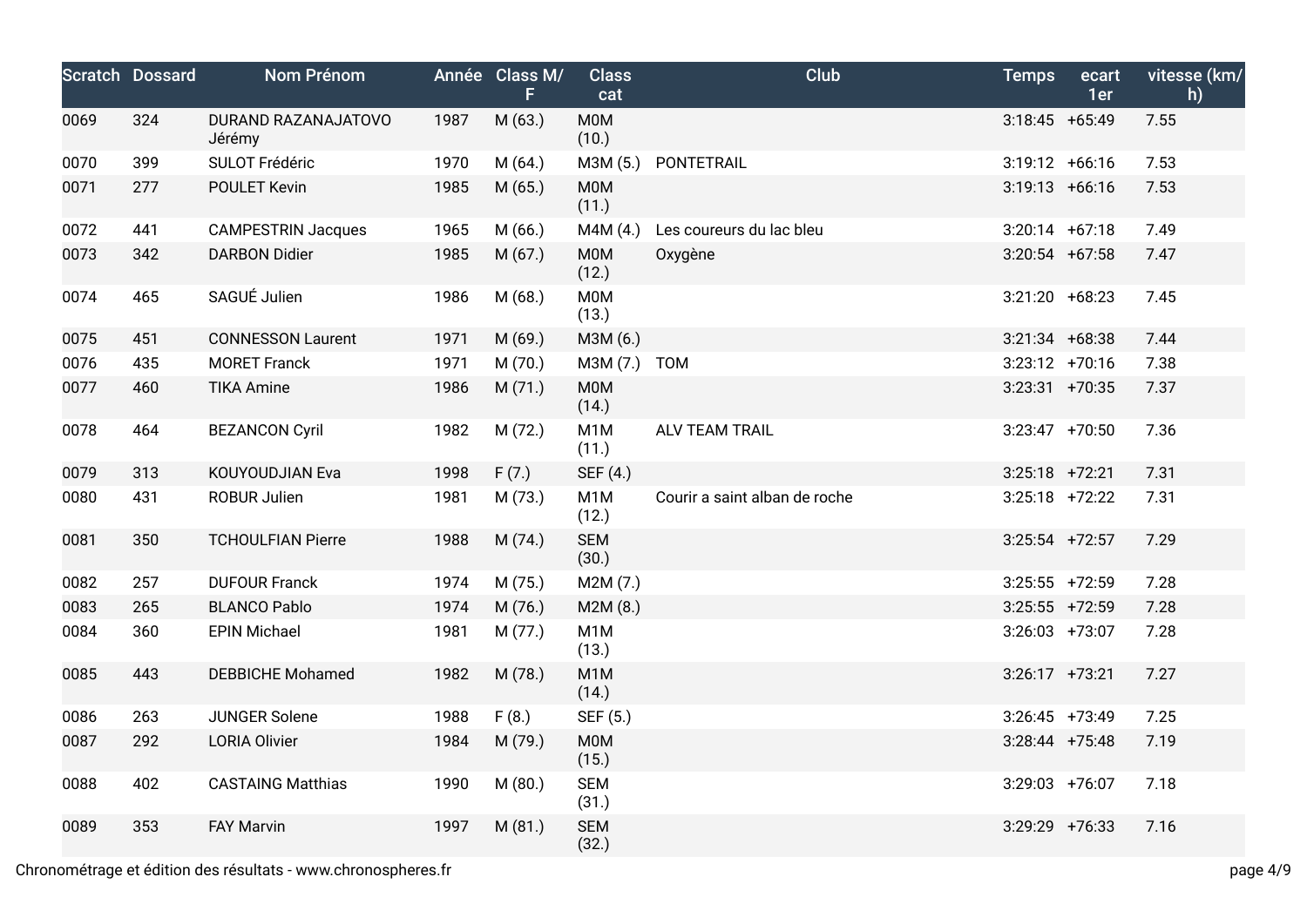|      | <b>Scratch Dossard</b> | Nom Prénom                |      | Année Class M/<br>F | <b>Class</b><br>cat       | <b>Club</b>               | <b>Temps</b>      | ecart<br>1er | vitesse (km/<br>h) |
|------|------------------------|---------------------------|------|---------------------|---------------------------|---------------------------|-------------------|--------------|--------------------|
| 0090 | 258                    | <b>PAGE Bastien</b>       | 1987 | M (82.)             | <b>M0M</b><br>(16.)       | La Vaillante St-Brieuc    | 3:29:35 +76:39    |              | 7.16               |
| 0091 | 262                    | <b>LORIA Lucie</b>        | 1983 | F(9.)               | M0F (3.)                  |                           | $3:30:19$ +77:22  |              | 7.13               |
| 0092 | 396                    | DE FELIPE David           | 1982 | M (83.)             | M <sub>1</sub> M<br>(15.) | Trap'piste Team           | $3:31:28$ +78:32  |              | 7.09               |
| 0093 | 385                    | <b>DUMAINE Nathalie</b>   | 1985 | F(10.)              | MOF(4.)                   | <b>TEAM RAIDLIGHT</b>     | $3:31:33 + 78:36$ |              | 7.09               |
| 0094 | 463                    | <b>GURY Aurelien</b>      | 1979 | M (84.)             | M <sub>1</sub> M<br>(16.) |                           | $3:31:37$ +78:41  |              | 7.09               |
| 0095 | 351                    | <b>FLAMMIER Franck</b>    | 1974 | M (85.)             | M2M(9.)                   | Briseurs de montagne      | $3:31:52$ +78:56  |              | 7.08               |
| 0096 | 426                    | <b>PERCONTE Patrick</b>   | 1975 | M (86.)             | M2M<br>(10.)              |                           | $3:32:00$ +79:03  |              | 7.08               |
| 0097 | 432                    | <b>REYNIER Julien</b>     | 1974 | M (87.)             | M2M<br>(11.)              |                           | $3:32:12$ +79:15  |              | 7.07               |
| 0098 | 362                    | <b>JAEGLIN Emmanuelle</b> | 1969 | F(11.)              | M3F (1.)                  | <b>CDR-Team Raidlight</b> | $3:32:38$ +79:42  |              | 7.05               |
| 0099 | 410                    | <b>VOLLAT Luc</b>         | 1977 | M (88.)             | M2M<br>(12.)              | Team sobugey              | $3:33:34$ +80:38  |              | 7.02               |
| 0100 | 419                    | <b>BOSLAND Natacha</b>    | 1974 | F(12.)              | M2F(1.)                   | st so court               | $3:34:53$ +81:57  |              | 6.98               |
| 0101 | 418                    | <b>CROZET Valentin</b>    | 1999 | M (89.)             | <b>SEM</b><br>(33.)       | <b>CMBM</b>               | $3:35:44$ +82:47  |              | 6.95               |
| 0102 | 422                    | RIGOUDY Pascal            | 1973 | M (90.)             | M2M<br>(13.)              |                           | $3:36:03 + 83:06$ |              | 6.94               |
| 0103 | 407                    | ZABOTTI Didier            | 1978 | M (91.)             | M <sub>1</sub> M<br>(17.) |                           | $3:37:40 + 84:43$ |              | 6.89               |
| 0104 | 272                    | PINEDA Olivier            | 1973 | M (92.)             | M2M<br>(14.)              |                           | $3:38:54$ +85:58  |              | 6.85               |
| 0105 | 381                    | <b>RAIMBAUD Thomas</b>    | 1989 | M (93.)             | <b>SEM</b><br>(34.)       |                           | $3:39:05$ +86:09  |              | 6.85               |
| 0106 | 413                    | RODRIGUES Mickael         | 1988 | M (94.)             | <b>SEM</b><br>(35.)       |                           | $3:39:34$ +86:38  |              | 6.83               |
| 0107 | 386                    | <b>BELLETON Thierry</b>   | 1964 | M (95.)             | M4M (5.)                  |                           | $3:40:49$ +87:53  |              | 6.79               |
| 0108 | 355                    | DUPUY Stéphanie           | 1986 | F(13.)              | MOF(5.)                   |                           | $3:41:19$ +88:23  |              | 6.78               |
| 0109 | 268                    | <b>FERAUD Philippe</b>    | 1978 | M (96.)             | M <sub>1</sub> M<br>(18.) | <b>US Marolles</b>        | $3:41:21$ +88:25  |              | 6.78               |
| 0110 | 267                    | <b>MERCIER Jerome</b>     | 1972 | M (97.)             | M3M (8.)                  | <b>US Marolles</b>        | $3:41:22 + 88:25$ |              | 6.78               |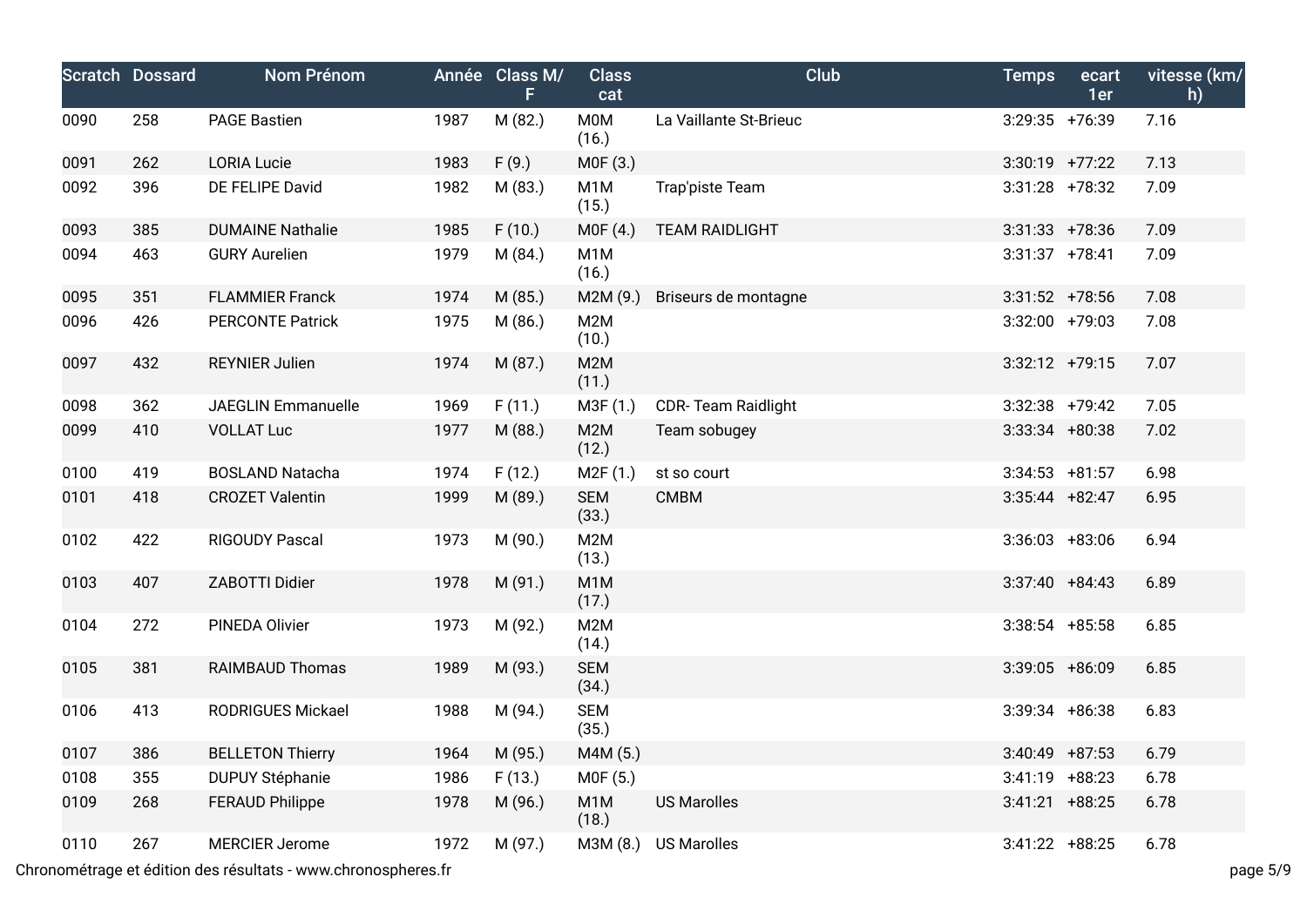|      | <b>Scratch Dossard</b> | Nom Prénom                  |      | Année Class M/<br>F | <b>Class</b><br>cat       | Club                                                       | <b>Temps</b>      | ecart<br>1er | vitesse (km/<br>h) |
|------|------------------------|-----------------------------|------|---------------------|---------------------------|------------------------------------------------------------|-------------------|--------------|--------------------|
| 0111 | 388                    | <b>BELLETATO Patrizia</b>   | 1974 | F(14.)              | M2F (2.)                  | SAONE MONT D'OR NATURE                                     | $3:42:08$ +89:12  |              | 6.75               |
| 0112 | 404                    | <b>GARAND Jean francois</b> | 1960 | M (98.)             | M5M (1.)                  | JF COURT DANS LES MONTAGNES                                | $3:42:36$ +89:40  |              | 6.74               |
| 0113 | 440                    | <b>POULET Sebastien</b>     | 1978 | M (99.)             | M <sub>1</sub> M<br>(19.) | Arsl                                                       | $3:43:08$ +90:12  |              | 6.72               |
| 0114 | 412                    | <b>GARCIA Raphael</b>       | 1986 | M (100.)            | M0M<br>(17.)              | Grésicourant                                               | $3:43:57$ +91:01  |              | 6.7                |
| 0115 | 295                    | GONZALEZ Jonathan           | 1991 | M (101.)            | <b>SEM</b><br>(36.)       |                                                            | $3:44:02 +91:05$  |              | 6.7                |
| 0116 | 308                    | <b>GULLON Ludovic</b>       | 1979 | M (102.)            | M <sub>1</sub> M<br>(20.) |                                                            | $3:46:09$ +93:13  |              | 6.63               |
| 0117 | 424                    | <b>JOSSET Youenn</b>        | 1978 | M (103.)            | M <sub>1</sub> M<br>(21.) |                                                            | $3:46:32 +93:35$  |              | 6.62               |
| 0118 | 314                    | <b>VILLALOBOS Miquel</b>    | 1981 | M (104.)            | M <sub>1</sub> M<br>(22.) |                                                            | $3:46:55$ +93:59  |              | 6.61               |
| 0119 | 447                    | <b>MARTINEZ Marion</b>      | 1984 | F(15.)              | M0F (6.)                  |                                                            | $3:47:35$ +94:39  |              | 6.59               |
| 0120 | 448                    | <b>TREILLES Jacky</b>       | 1966 | M (105.)            | M4M (6.)                  |                                                            | $3:47:36$ +94:39  |              | 6.59               |
| 0121 | 394                    | <b>LECARPENTIER Laurent</b> | 1977 | M (106.)            | M2M<br>(15.)              |                                                            | $3:49:00 + 96:04$ |              | 6.55               |
| 0122 | 294                    | <b>MICHEL Didier</b>        | 1962 | M (107.)            | M5M (2.)                  |                                                            | $3:49:02$ +96:06  |              | 6.55               |
| 0123 | 436                    | <b>GOSSET Beatrice</b>      | 1965 | F(16.)              | M4F (1.)                  | <b>ALV VOIRON</b>                                          | $3:49:18$ +96:22  |              | 6.54               |
| 0124 | 395                    | <b>BALAHACHI Rafion</b>     | 1980 | M (108.)            | M1M<br>(23.)              | Club Manikou Organisations/Les Cars Philibert<br>Transport | $3:49:23 +96:27$  |              | 6.54               |
| 0125 | 305                    | <b>ASTOLFI Katell</b>       | 1971 | F(17.)              | M3F (2.)                  | <b>GUC</b>                                                 | $3:49:33 +96:37$  |              | 6.53               |
| 0126 | 297                    | LE ROUZO Gaël               | 1972 | M (109.)            | M3M (9.)                  |                                                            | $3:50:07$ +97:10  |              | 6.52               |
| 0127 | 364                    | SPINA Julien                | 1978 | M (110.)            | M <sub>1</sub> M<br>(24.) |                                                            | $3:50:19$ +97:23  |              | 6.51               |
| 0128 | 423                    | SADOWSKA Adela              | 1988 | F(18.)              | SEF (6.)                  |                                                            | $3:50:38$ +97:42  |              | 6.5                |
| 0129 | 373                    | <b>LASSAUCE Charles</b>     | 1968 | M (111.)            | МЗМ<br>(10.)              |                                                            | $3:51:36$ +98:40  |              | 6.48               |
| 0130 | 270                    | <b>MAIGROT Fabien</b>       | 1971 | M (112.)            | M3M<br>(11.)              |                                                            | $3:51:48$ +98:52  |              | 6.47               |
| 0131 | 287                    | <b>EVRARD Véronique</b>     | 1969 | F(19.)              | M3F (3.)                  |                                                            | $3:52:14$ +99:18  |              | 6.46               |
| 0132 | 312                    | <b>RASSAT Aline</b>         | 1982 | F(20.)              | M1F(2.)                   | <b>TEAM GUENILLE</b>                                       | $3:52:26$ +99:30  |              | 6.45               |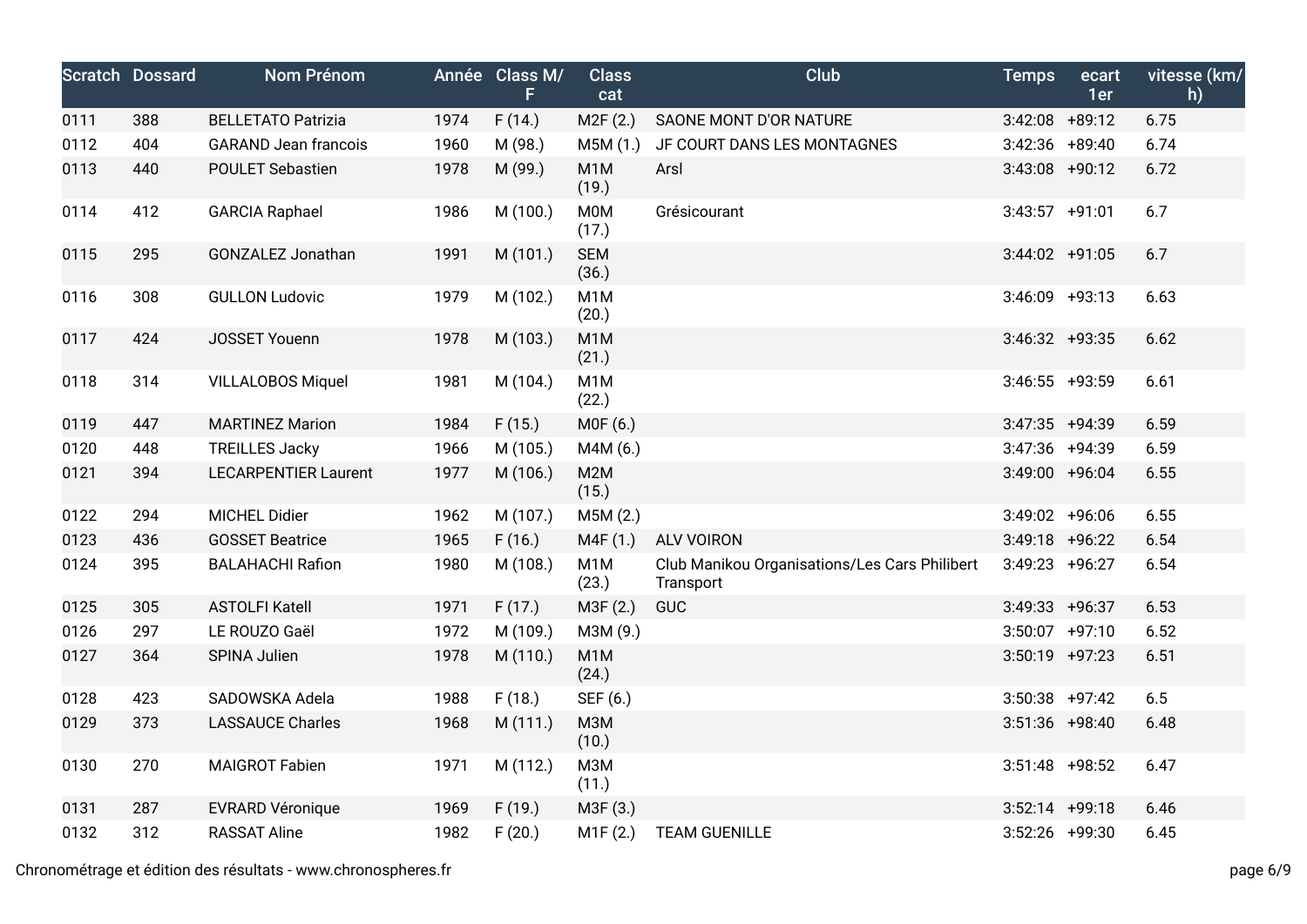|      | <b>Scratch Dossard</b> | Nom Prénom                |      | Année Class M/<br>F. | <b>Class</b><br>cat       | <b>Club</b>           | <b>Temps</b>     | ecart<br>1er       | vitesse (km/<br>h) |
|------|------------------------|---------------------------|------|----------------------|---------------------------|-----------------------|------------------|--------------------|--------------------|
| 0133 | 403                    | PYOD Johan                | 1982 | M (113.)             | M <sub>1</sub> M<br>(25.) |                       | $3:52:33$ +99:36 |                    | 6.45               |
| 0134 | 273                    | <b>CHARIFI Nabil</b>      | 1980 | M (114.)             | M <sub>1</sub> M<br>(26.) |                       |                  | $3:53:09$ +100:13  | 6.43               |
| 0135 | 282                    | <b>UGNON Emilien</b>      | 1983 | M (115.)             | <b>M0M</b><br>(18.)       |                       |                  | $3:53:10 + 100:13$ | 6.43               |
| 0136 | 357                    | <b>AMIER Stephane</b>     | 1975 | M (116.)             | M2M<br>(16.)              | les jambes de bacchus |                  | $3:53:48$ +100:52  | 6.42               |
| 0137 | 372                    | <b>ROGIER Serge</b>       | 1966 | M (117.)             | M4M (7.)                  | Jambes de Bacchus     |                  | $3:53:48$ +100:52  | 6.42               |
| 0138 | 446                    | <b>JOURDAN Luck</b>       | 1978 | M (118.)             | M <sub>1</sub> M<br>(27.) | club oxygene          |                  | $3:53:48$ +100:52  | 6.42               |
| 0139 | 427                    | <b>DIDIER Denis</b>       | 1980 | M (119.)             | M <sub>1</sub> M<br>(28.) | Oxygène O2            |                  | $3:53:50$ +100:54  | 6.41               |
| 0140 | 380                    | <b>BONNARDEL Eddy</b>     | 1986 | M (120.)             | M0M<br>(19.)              | Oxygène               |                  | $3:53:55$ +100:58  | 6.41               |
| 0141 | 310                    | ALAOUI CHRIFI Mehdi       | 1990 | M (121.)             | <b>SEM</b><br>(37.)       |                       |                  | $3:57:31 + 104:35$ | 6.32               |
| 0142 | 309                    | <b>RENARD Nicolas</b>     | 1988 | M (122.)             | <b>SEM</b><br>(38.)       |                       |                  | $3:57:32 + 104:36$ | 6.31               |
| 0143 | 367                    | <b>SERY Cédric</b>        | 1982 | M (123.)             | M <sub>1</sub> M<br>(29.) |                       |                  | $3:57:47$ +104:51  | 6.31               |
| 0144 | 365                    | RUIZ Mickaël              | 1982 | M (124.)             | M <sub>1</sub> M<br>(30.) |                       |                  | $3:57:47$ +104:51  | 6.31               |
| 0145 | 377                    | <b>COURTEILLE Nicolas</b> | 1981 | M (125.)             | M <sub>1</sub> M<br>(31.) |                       |                  | $3:57:50$ +104:54  | 6.31               |
| 0146 | 379                    | <b>BONNETAIN Céline</b>   | 1974 | F(21.)               | M2F(3.)                   | <b>ACVC</b>           |                  | $3:57:56$ +104:59  | 6.3                |
| 0147 | 466                    | <b>RAIMBAUD Nicolas</b>   | 1997 | M (126.)             | <b>SEM</b><br>(39.)       |                       |                  | $3:58:08$ +105:12  | 6.3                |
| 0148 | 442                    | <b>BELTRAMO Chloé</b>     | 2000 | F(22.)               | ESF (1.)                  | St so court           |                  | $3:58:43$ +105:47  | 6.28               |
| 0149 | 303                    | <b>DUCROS Valentin</b>    | 1992 | M (127.)             | <b>SEM</b><br>(40.)       |                       |                  | $3:59:36$ +106:40  | 6.26               |
| 0150 | 345                    | <b>CHALVET Bénédicte</b>  | 1980 | F(23.)               | M1F(3.)                   |                       |                  | 4:01:29 +108:33    | 6.21               |
| 0151 | 344                    | <b>BLANC Matthieu</b>     | 1975 | M (128.)             | M2M<br>(17.)              |                       |                  | 4:01:33 +108:37    | 6.21               |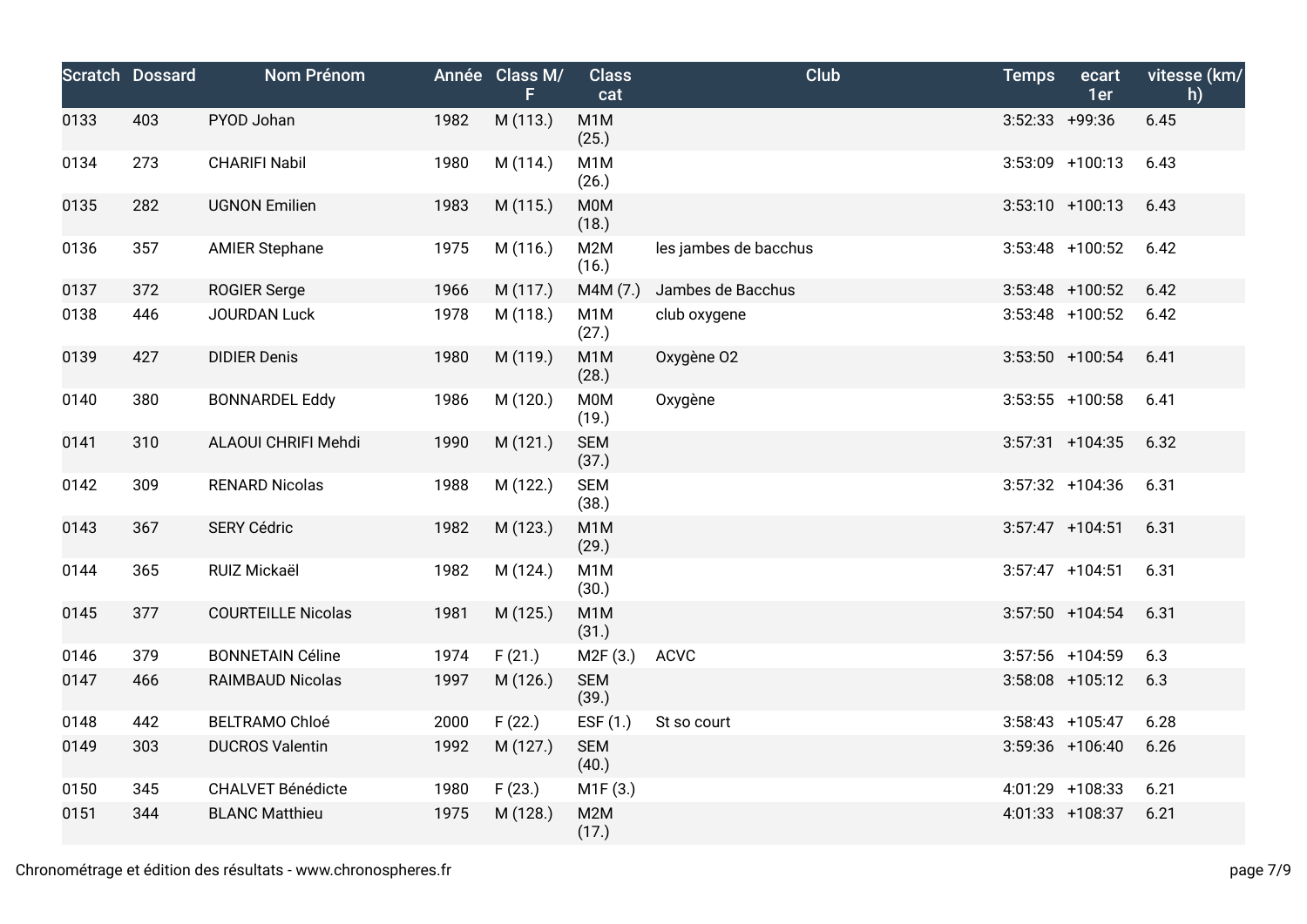|      | <b>Scratch Dossard</b> | Nom Prénom                 |      | Année Class M/<br>F | <b>Class</b><br>cat       | Club                       | <b>Temps</b> | ecart<br>1er    | vitesse (km/<br>h) |
|------|------------------------|----------------------------|------|---------------------|---------------------------|----------------------------|--------------|-----------------|--------------------|
| 0152 | 349                    | <b>PLANET Sebastien</b>    | 1973 | M (129.)            | M2M<br>(18.)              |                            |              | 4:01:38 +108:41 | 6.21               |
| 0153 | 428                    | <b>GALLO William</b>       | 1982 | M (130.)            | M <sub>1</sub> M<br>(32.) |                            |              | 4:01:38 +108:42 | 6.21               |
| 0154 | 389                    | <b>LOISEL Laurent</b>      | 1967 | M (131.)            | M4M (8.)                  | Saône Mont d'Or Nature     |              | 4:02:01 +109:05 | 6.2                |
| 0155 | 280                    | <b>DELALANDE Gil</b>       | 1969 | M (132.)            | M3M<br>(12.)              |                            |              | 4:03:10 +110:14 | 6.17               |
| 0156 | 359                    | <b>MONOT Eric</b>          | 1966 | M (133.)            | M4M (9.)                  | RUN IN BEAUVALLON          |              | 4:03:48 +110:51 | 6.15               |
| 0157 | 368                    | <b>HARP Valéry</b>         | 1969 | M (134.)            | M3M<br>(13.)              |                            |              | 4:04:36 +111:40 | 6.13               |
| 0158 | 328                    | <b>PARMENTIER Nicolas</b>  | 1986 | M (135.)            | M0M<br>(20.)              | <b>Team Raidlight</b>      |              | 4:04:57 +112:01 | 6.12               |
| 0159 | 256                    | <b>GRESSIER Sandrine</b>   | 1987 | F(24.)              | M0F (7.)                  |                            |              | 4:07:16 +114:19 | 6.07               |
| 0160 | 331                    | <b>DE SALLIER Francois</b> | 1971 | M (136.)            | <b>МЗМ</b><br>(14.)       |                            |              | 4:10:51 +117:54 | 5.98               |
| 0161 | 406                    | <b>CAMPS Didier</b>        | 1962 | M (137.)            | M5M (3.)                  | Team Ap'Héros              |              | 4:13:23 +120:27 | 5.92               |
| 0162 | 467                    | <b>BATMALLE Olivier</b>    | 1968 | M (138.)            | M3M<br>(15.)              |                            |              | 4:13:39 +120:43 | 5.91               |
| 0163 | 269                    | <b>MAIGROT Sophie</b>      | 1972 | F(25.)              | M3F (4.)                  |                            |              | 4:13:49 +120:53 | 5.91               |
| 0164 | 290                    | <b>RIGUET Thierry</b>      | 1965 | M (139.)            | M4M<br>(10.)              | <b>Team Trail Explorer</b> |              | 4:15:17 +122:20 | 5.88               |
| 0165 | 271                    | <b>VENET Mickael</b>       | 1988 | M (140.)            | <b>SEM</b><br>(41.)       |                            |              | 4:15:23 +122:27 | 5.87               |
| 0166 | 416                    | <b>DENIS Jean-françois</b> | 1989 | M (141.)            | <b>SEM</b><br>(42.)       | 7bca                       |              | 4:19:04 +126:07 | 5.79               |
| 0167 | 415                    | MARIÉ Rudy                 | 1992 | M (142.)            | <b>SEM</b><br>(43.)       | 7eBCA                      |              | 4:19:04 +126:08 | 5.79               |
| 0168 | 334                    | <b>COLLADO David</b>       | 1974 | M (143.)            | M2M<br>(19.)              |                            |              | 4:20:23 +127:27 | 5.76               |
| 0169 | 405                    | <b>GENELOT Bénédicte</b>   | 1991 | F(26.)              | SEF (7.)                  |                            |              | 4:22:07 +129:10 | 5.72               |
| 0170 | 327                    | <b>LAMOTTE Frank</b>       | 1968 | M (144.)            | МЗМ<br>(16.)              | <b>MCGR</b>                |              | 4:22:12 +129:16 | 5.72               |
| 0171 | 274                    | <b>BOUTEILLE Laurent</b>   | 1965 | M (145.)            | M4M<br>(11.)              | AS XFAB-TOPPAN             |              | 4:22:45 +129:49 | 5.71               |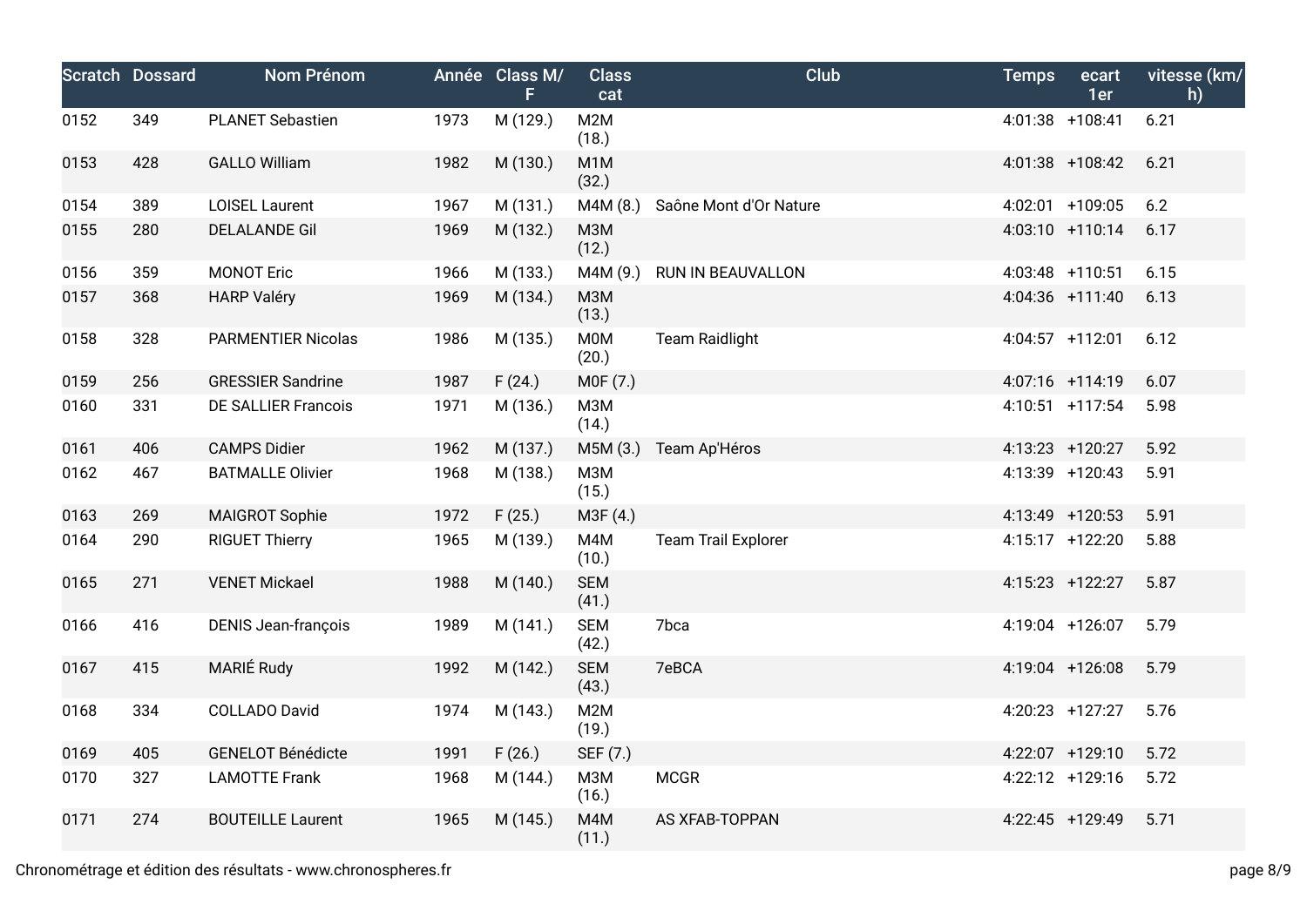|      | Scratch Dossard | Nom Prénom                 |      | Année Class M/<br>F. | <b>Class</b><br>cat       | Club                     | <b>Temps</b> | ecart<br>1er      | vitesse (km/<br>h) |
|------|-----------------|----------------------------|------|----------------------|---------------------------|--------------------------|--------------|-------------------|--------------------|
| 0172 | 376             | <b>MENG Amélie</b>         | 1985 | F(27.)               | MOF(8.)                   | Comptoir des runners     |              | 4:31:10 +138:14   | 5.53               |
| 0173 | 366             | ROUSSET Olivier            | 1962 | M (146.)             | M5M(4.)                   |                          |              | $4:37:51$ +144:55 | 5.4                |
| 0174 | 358             | <b>COUCHON Thierry</b>     | 1962 | M (147.)             | M5M (5.)                  |                          |              | $4:37:52$ +144:56 | 5.4                |
| 0175 | 370             | <b>ALEXANDRON François</b> | 1963 | M (148.)             | M4M<br>(12.)              | LES BRISEURS DE MONTAGNE |              | 4:38:23 +145:27   | 5.39               |
| 0176 | 255             | <b>BRANDELY Chloe</b>      | 1989 | F(28.)               | SEF (8.)                  |                          |              | $4:38:42$ +145:46 | 5.38               |
| 0177 | 374             | <b>CHANTELAT Benjamin</b>  | 1992 | M (149.)             | <b>SEM</b><br>(44.)       |                          |              | 4:44:19 +151:23   | 5.28               |
| 0178 | 332             | <b>CASASSA Christophe</b>  | 1976 | M (150.)             | M <sub>2</sub> M<br>(20.) |                          |              | 4:48:23 +155:26   | 5.2                |
| 0179 | 315             | <b>FORTIN Nicolas</b>      | 1975 | M(151.)              | M2M<br>(21.)              |                          |              | 5:09:48 +176:51   | 4.84               |
| 0180 | 455             | <b>DUEGER Erica</b>        | 1964 | F(29.)               | M4F (2.)                  |                          |              | 5:17:30 +184:34   | 4.72               |
| 0181 | 454             | <b>LEAL Jose</b>           | 1967 | M (152.)             | M4M<br>(13.)              |                          |              | 5:17:30 +184:34   | 4.72               |
| 0182 | 323             | RONGIER COTTI Stephanie    | 1973 | F(30.)               | M2F(4.)                   |                          |              | 5:20:48 +187:51   | 4.68               |
| 0183 | 322             | <b>NOIRAULT Pierre</b>     | 1973 | M (153.)             | M2M<br>(22.)              | Les vieux qui courent    |              | 5:20:48 +187:52   | 4.68               |
| 0184 | 462             | <b>AUZOUX Mathilde</b>     | 1995 | F(31.)               | SEF (9.)                  | Chambéry triathlon       | <b>DNF</b>   | $+171:29$         | 4.93               |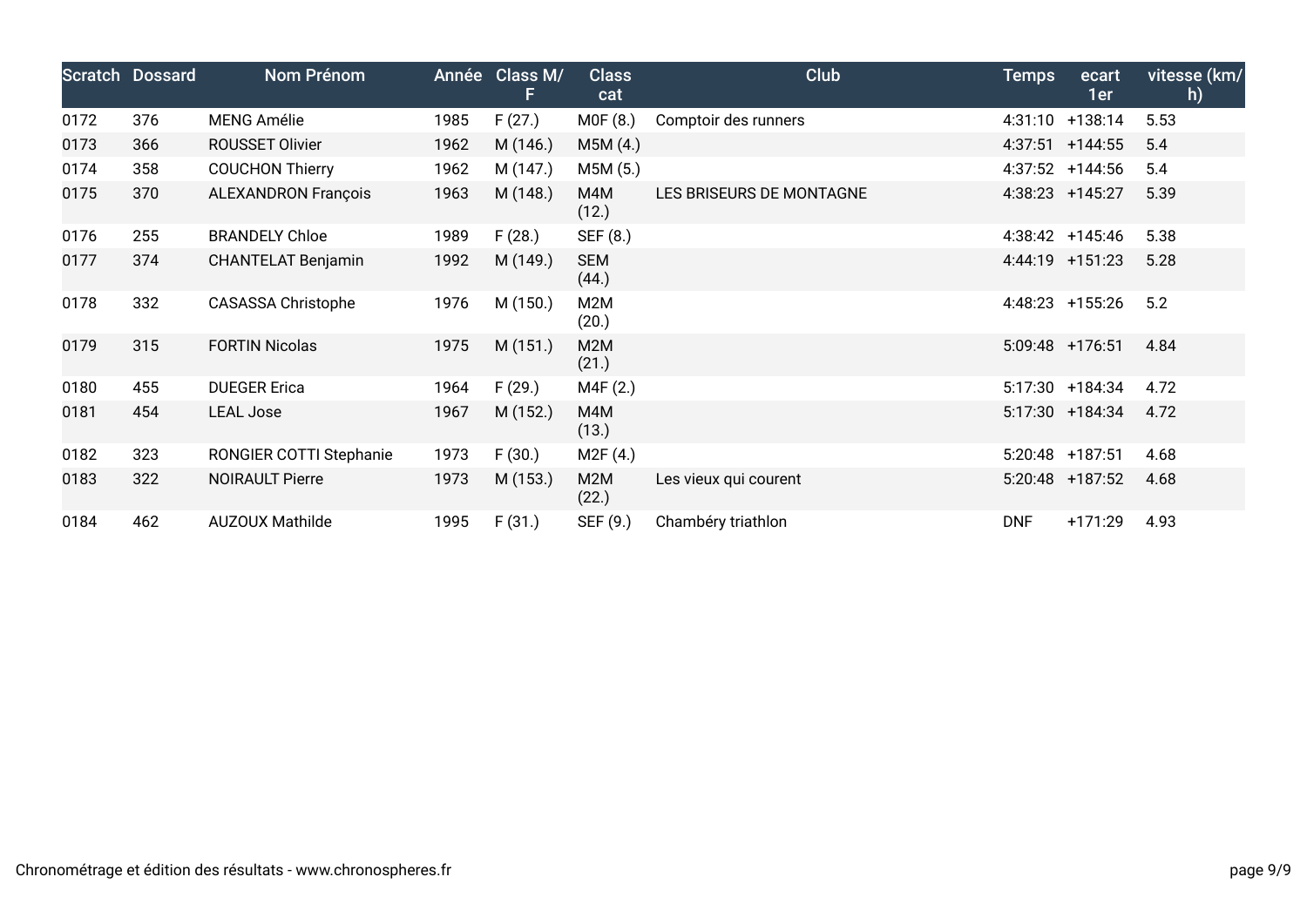



## Epreuve Half Winter Trail

|      | <b>Scratch Dossard</b> | Nom Prénom              |      | Année Class M/F Class cat |                 | Club                           |                   | Temps ecart 1er vitesse (km/h) |
|------|------------------------|-------------------------|------|---------------------------|-----------------|--------------------------------|-------------------|--------------------------------|
| 0001 | 276                    | OLIVERO Colin           | 1999 | M(1.)                     | SEM (1.)        |                                | $1:10:51 -$       | 13.21                          |
| 0002 | 170                    | <b>GALANT Baptiste</b>  | 1995 | M(2.)                     | SEM (2.)        | Team Terre de Running Grenoble | $1:13:02 +2:10$   | 12.82                          |
| 0003 | 474                    | <b>COLIN Théophile</b>  | 1989 | M(3.)                     | SEM (3.)        | <b>CHAMBERY TRIATHLON</b>      | $1:13:54$ +3:03   | 12.66                          |
| 0004 | 215                    | VIRAPIN Jonathan        | 1991 | M(4.)                     | SEM (4.)        | TDR Grenoble / Grenoble Trail  | $1:15:06$ +4:14   | 12.46                          |
| 0005 | 472                    | PERRIN-PATRAS Hugo      | 2004 | M(5.)                     | <b>JUM (1.)</b> | Raid'Alp                       | $1:16:45 + 5:53$  | 12.19                          |
| 0006 | 213                    | <b>STOCKER Matthieu</b> | 1980 | M(6.)                     | M1M(1.)         | CSA Epa                        | $1:16:50 + 5:59$  | 12.18                          |
| 0007 | 279                    | PAPEGAEY Maxence        | 1992 | M(7.)                     | SEM (5.)        | Périostrail                    | 1:20:20 +9:29     | 11.65                          |
| 0008 | 234                    | DOUADY Oscar            | 2001 | M(8.)                     | ESM (1.)        | Raid'alp                       | 1:22:09 +11:17    | 11.39                          |
| 0009 | 193                    | <b>FRICKER Geoffroy</b> | 1991 | M(9.)                     | SEM (6.)        | <b>SCUF</b>                    | $1:22:11 + 11:19$ | 11.39                          |
| 0010 | 484                    | <b>DUSSERRE Colin</b>   | 1994 | M (10.)                   | SEM (7.)        |                                | 1:22:24 +11:33    | 11.36                          |
| 0011 | 176                    | <b>LEDEZ Maxime</b>     | 1992 | M(11.)                    | SEM (8.)        | <b>EA CHAMBERY</b>             | $1:22:35$ +11:44  | 11.33                          |
| 0012 | 242                    | PAIN Rachel             | 1998 | F(1.)                     | SEF (1.)        | <b>Team TDR Grenoble</b>       | $1:22:38$ +11:46  | 11.33                          |
| 0013 | 196                    | <b>GALANT Justin</b>    | 2000 | M(12.)                    | ESM (2.)        |                                | $1:22:43$ +11:52  | 11.31                          |
| 0014 | 214                    | <b>DAVILLER Clément</b> | 1985 | M (13.)                   | MOM(1.)         |                                | $1:22:52$ +12:00  | 11.29                          |
| 0015 | 480                    | <b>PERRET Quentin</b>   | 1994 | M (14.)                   | SEM (9.)        |                                | $1:24:12 +13:20$  | 11.12                          |
| 0016 | 110                    | <b>DEJONGHE Thomas</b>  | 1996 | M (15.)                   | SEM (10.)       |                                | $1:24:21$ +13:30  | 11.09                          |
| 0017 | 250                    | RIOUX Stiobann          | 2001 | M (16.)                   | ESM(3.)         | <b>RAIDALP</b>                 | $1:25:08$ +14:17  | 10.99                          |
| 0018 | 220                    | <b>DUROST Simon</b>     | 1990 | M (17.)                   | SEM (11.)       | Dijon Singletrack              | $1:25:55$ +15:04  | 10.89                          |
| 0019 | 219                    | <b>BARNICH Yannick</b>  | 1986 | M (18.)                   | MOM(2.)         |                                | $1:26:05$ +15:13  | 10.87                          |
| 0020 | 114                    | <b>TANTOT Olivier</b>   | 1980 | M (19.)                   | M1M(2.)         |                                | $1:26:24$ +15:32  | 10.83                          |
| 0021 | 115                    | <b>CAZALAS Maxime</b>   | 1983 | M(20.)                    | MOM(3.)         |                                | $1:26:31 + 15:40$ | 10.82                          |
| 0022 | 143                    | <b>GARIBAL Florian</b>  | 1995 | M(21.)                    | SEM (12.)       |                                | $1:26:51$ +16:00  | 10.78                          |
| 0023 | 247                    | <b>SERT Pierrick</b>    | 1993 | M(22.)                    | SEM (13.)       |                                | $1:26:55$ +16:03  | 10.77                          |
| 0024 | 148                    | REYMOND Timothée        | 1992 | M(23.)                    | SEM (14.)       |                                | 1:29:30 +18:38    | 10.46                          |

Chronométrage et édition des résultats - www.chronospheres.fr page 1/6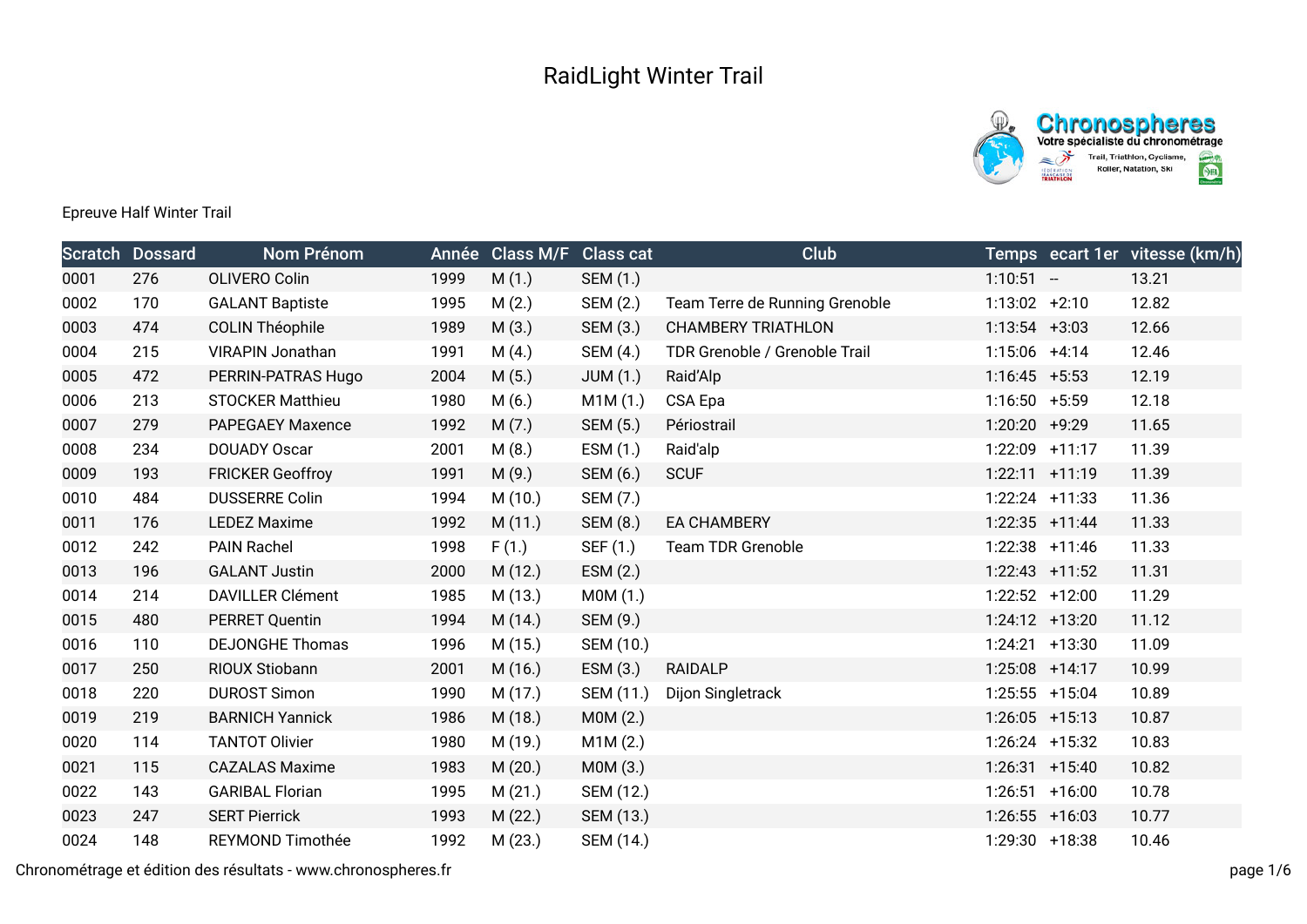|      | <b>Scratch Dossard</b> | Nom Prénom                   |      | Année Class M/F Class cat |            | <b>Club</b>                     |                   | Temps ecart 1er vitesse (km/h) |
|------|------------------------|------------------------------|------|---------------------------|------------|---------------------------------|-------------------|--------------------------------|
| 0025 | 187                    | <b>CASARI</b> Chiara         | 1987 | F(2.)                     | MOF(1.)    | Raidlight - Atlet - Absolu raid | 1:29:49 +18:57    | 10.42                          |
| 0026 | 185                    | <b>RENAUD FRACHON Maxime</b> | 1996 | M(24.)                    | SEM (15.)  | <b>GUC Triathlon</b>            | $1:31:08$ +20:16  | 10.27                          |
| 0027 | 491                    | <b>ABRY Ludovic</b>          | 1994 | M(25.)                    | SEM (16.)  |                                 | $1:31:56$ +21:04  | 10.18                          |
| 0028 | 248                    | <b>BELLET Lise</b>           | 2002 | F(3.)                     | ESF $(1.)$ |                                 | $1:32:26$ +21:35  | 10.12                          |
| 0029 | 142                    | <b>BLANCHARD Evanne</b>      | 1990 | F(4.)                     | SEF (2.)   | Annecy athlétisme               | $1:32:27$ +21:35  | 10.12                          |
| 0030 | 494                    | <b>GIRAUD Olivier</b>        | 1991 | M(26.)                    | SEM (17.)  | <b>Rousset Triathlon</b>        | $1:33:18$ +22:27  | 10.03                          |
| 0031 | 184                    | <b>AINAS Nils</b>            | 1993 | M(27.)                    | SEM (18.)  | Raidlight                       | $1:33:45$ +22:53  | 9.98                           |
| 0032 | 200                    | <b>LE FURAUT Vincent</b>     | 1985 | M(28.)                    | MOM(4.)    | <b>RUN UP NANTERRE</b>          | $1:34:32 +23:41$  | 9.9                            |
| 0033 | 278                    | <b>CHAFFARD Clément</b>      | 1986 | M (29.)                   | MOM(5.)    |                                 | $1:36:34$ +25:43  | 9.69                           |
| 0034 | 493                    | <b>PERRET Mathias</b>        | 1992 | M (30.)                   | SEM (19.)  |                                 | $1:37:20 + 26:28$ | 9.62                           |
| 0035 | 209                    | <b>LINGARD Yann</b>          | 1975 | M(31.)                    | M2M(1.)    | AL VOIRON                       | $1:38:21 +27:29$  | 9.52                           |
| 0036 | 479                    | <b>DELISSEN Geoffrey</b>     | 1990 | M (32.)                   | SEM (20.)  |                                 | $1:38:25$ +27:33  | 9.51                           |
| 0037 | 235                    | <b>BELLET Clémentine</b>     | 2000 | F(5.)                     | ESF $(2.)$ | Raid Alp                        | 1:40:02 +29:10    | 9.36                           |
| 0038 | 231                    | <b>DINVILLE Georges</b>      | 1987 | M (33.)                   | MOM(6.)    |                                 | 1:40:51 +29:59    | 9.28                           |
| 0039 | 128                    | <b>MOREL Raphael</b>         | 2001 | M(34.)                    | ESM(4.)    |                                 | $1:40:57$ +30:05  | 9.27                           |
| 0040 | 475                    | <b>LAMAISON Damien</b>       | 1995 | M (35.)                   | SEM (21.)  |                                 | 1:41:40 +30:49    | 9.21                           |
| 0041 | 199                    | <b>L'ECOLIER Boris</b>       | 1985 | M (36.)                   | M0M (7.)   |                                 | 1:42:06 +31:14    | 9.17                           |
| 0042 | 212                    | <b>COMPARAT Maroussia</b>    | 1983 | F(6.)                     | MOF(2.)    | CSA Epa                         | $1:42:20$ +31:28  | 9.15                           |
| 0043 | 163                    | <b>DURAND Richard</b>        | 1961 | M(37.)                    | M5M(1.)    | RC BOUIRGOIN JALLIEU            | $1:42:32 +31:41$  | 9.13                           |
| 0044 | 238                    | <b>MICHELON Fabrice</b>      | 1967 | M (38.)                   | M4M (1.)   |                                 | $1:44:04$ +33:12  | 8.99                           |
| 0045 | 478                    | <b>VERNAY Sylvain</b>        | 1988 | M (39.)                   | SEM (22.)  |                                 | $1:44:10 +33:19$  | 8.98                           |
| 0046 | 101                    | <b>BLERVAQUE Emilie</b>      | 1979 | F(7.)                     | M1F(1.)    |                                 | 1:44:20 +33:29    | 8.97                           |
| 0047 | 206                    | PERONNE Hugo                 | 1988 | M(40.)                    | SEM (23.)  |                                 | $1:44:35$ +33:43  | 8.95                           |
| 0048 | 104                    | <b>LOURADOUR Marie</b>       | 1995 | F(8.)                     | SEF (3.)   | ALE ECHIROLLES                  | 1:44:48 +33:56    | 8.93                           |
| 0049 | 226                    | <b>DEMORTIERE Regis</b>      | 1969 | M(41.)                    | M3M (1.)   | <b>TCN</b>                      | $1:45:01 +34:10$  | 8.91                           |
| 0050 | 225                    | VIELMONT Jean-luc            | 1971 | M(42.)                    | M3M (2.)   | <b>TCN</b>                      | $1:45:01 +34:10$  | 8.91                           |
| 0051 | 139                    | <b>TRAN Robin</b>            | 2002 | M (43.)                   | ESM (5.)   |                                 | $1:45:03 +34:11$  | 8.91                           |
| 0052 | 249                    | <b>TARDIEU Florian</b>       | 1982 | M(44.)                    | M1M(3.)    | <b>CJD SPORTLAB</b>             | 1:46:01 +35:09    | 8.83                           |
| 0053 | 168                    | <b>TRIOULEYRE Florian</b>    | 1999 | M(45.)                    | SEM (24.)  | <b>ESSM Athlétisme</b>          | $1:46:21$ +35:29  | 8.8                            |
| 0054 | 180                    | <b>BALAYN Clémentine</b>     | 1993 | F(9.)                     | SEF (4.)   |                                 | $1:46:42 +35:50$  | 8.77                           |
| 0055 | 116                    | <b>DELADOEUILLE Claude</b>   | 1970 | M (46.)                   | M3M (3.)   | Ale                             | $1:47:21$ +36:29  | 8.72                           |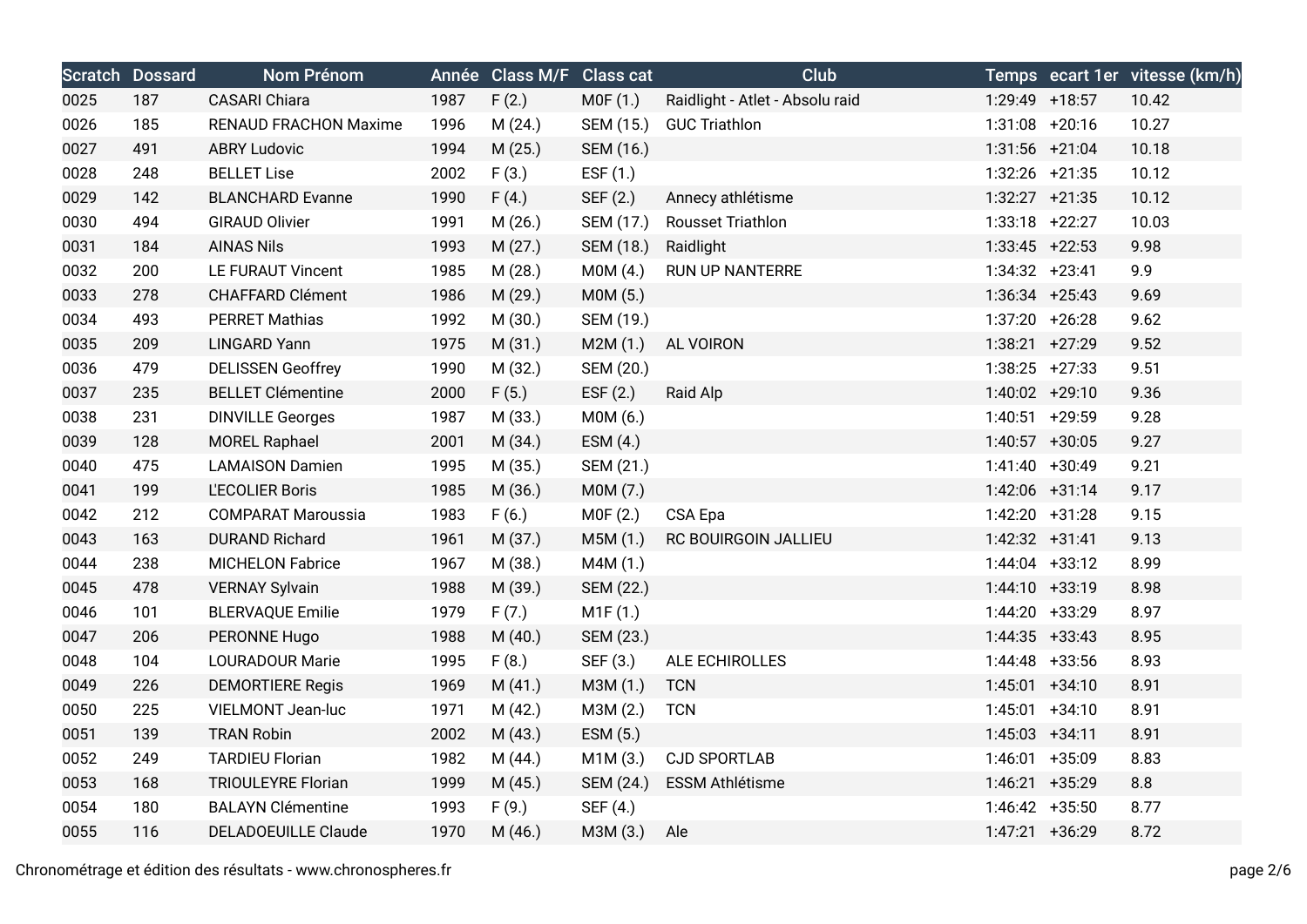|      | <b>Scratch Dossard</b> | Nom Prénom                   |      | Année Class M/F Class cat |           | Club                 |                   | Temps ecart 1er vitesse (km/h) |
|------|------------------------|------------------------------|------|---------------------------|-----------|----------------------|-------------------|--------------------------------|
| 0056 | 483                    | <b>GATEFAIT Ludovic</b>      | 1974 | M(47.)                    | M2M(2.)   |                      | $1:48:13 +37:22$  | 8.65                           |
| 0057 | 482                    | VIDOTTO Fabien               | 1980 | M(48.)                    | M1M(4.)   |                      | $1:48:13 +37:22$  | 8.65                           |
| 0058 | 123                    | <b>KLICHE Ramona</b>         | 1991 | F(10.)                    | SEF (5.)  |                      | $1:48:14$ +37:23  | 8.65                           |
| 0059 | 119                    | <b>BAUDOIN Etienne</b>       | 1985 | M (49.)                   | MOM(8.)   |                      | $1:48:27$ +37:35  | 8.63                           |
| 0060 | 152                    | <b>BOURSOT Adrien</b>        | 1987 | M(50.)                    | M0M (9.)  |                      | 1:50:01 +39:09    | 8.51                           |
| 0061 | 261                    | <b>DUCROS Camille</b>        | 1994 | F(11.)                    | SEF (6.)  |                      | $1:50:10 + 39:19$ | 8.5                            |
| 0062 | 207                    | CLOT Jean                    | 1982 | M(51.)                    | M1M(5.)   |                      | 1:51:20 +40:29    | 8.41                           |
| 0063 | 208                    | <b>MICHELON Valentin</b>     | 1986 | M(52.)                    | M0M (10.) |                      | $1:51:31 + 40:40$ | 8.39                           |
| 0064 | 131                    | GARRIDO Jordi                | 1992 | M (53.)                   | SEM (25.) |                      | $1:51:39$ +40:47  | 8.38                           |
| 0065 | 105                    | <b>BARROSO DIAS Davide</b>   | 1990 | M (54.)                   | SEM (26.) |                      | $1:52:44$ +41:53  | 8.3                            |
| 0066 | 154                    | <b>HURET</b> Élise           | 1992 | F(12.)                    | SEF (7.)  | <b>RCA Triathlon</b> | $1:52:55$ +42:04  | 8.29                           |
| 0067 | 127                    | REYMOND Philippe             | 1957 | M(55.)                    | M6M (1.)  | <b>ORMA Riorges</b>  | $1:52:57$ +42:05  | 8.29                           |
| 0068 | 118                    | <b>HENRY Didier</b>          | 1960 | M (56.)                   | M5M(2.)   |                      | 1:53:06 +42:14    | 8.28                           |
| 0069 | 194                    | LAVAL-ROYON Claudie          | 1970 | F(13.)                    | M3F(1.)   | Raidlight            | $1:53:14$ +42:23  | 8.27                           |
| 0070 | 117                    | SP Sarah                     | 1992 | F(14.)                    | SEF (8.)  |                      | $1:53:18$ +42:26  | 8.26                           |
| 0071 | 198                    | <b>GODARD Baptiste</b>       | 1993 | M(57.)                    | SEM (27.) |                      | $1:53:18$ +42:26  | 8.26                           |
| 0072 | 485                    | CAYER-BARRIOZ Lorène         | 1997 | F(15.)                    | SEF (9.)  |                      | $1:53:47$ +42:55  | 8.23                           |
| 0073 | 188                    | SIDOUX Damien                | 1982 | M (58.)                   | M1M(6.)   |                      | $1:54:24$ +43:33  | 8.18                           |
| 0074 | 141                    | <b>DESPREZ Frédéric</b>      | 1964 | M (59.)                   | M4M (2.)  | <b>GUC TRIATHLON</b> | $1:54:46$ +43:55  | 8.15                           |
| 0075 | 201                    | MESRINE Sébastien            | 1994 | M(60.)                    | SEM (28.) |                      | $1:55:18$ +44:26  | 8.12                           |
| 0076 | 202                    | <b>VIGNOLLET Marie</b>       | 1979 | F(16.)                    | M1F(2.)   | ALV                  | $1:55:34$ +44:42  | 8.1                            |
| 0077 | 204                    | ROLANDEZ Jeremy              | 1981 | M(61.)                    | M1M(7.)   |                      | $1:55:53$ +45:01  | 8.08                           |
| 0078 | 477                    | <b>CHASSINE Gwenaëlle</b>    | 1991 | F(17.)                    | SEF (10.) | <b>CAPRG</b>         | $1:56:02 +45:10$  | 8.07                           |
| 0079 | 223                    | <b>BACCONNIER Philippe</b>   | 1962 | M(62.)                    | M5M (3.)  | ASUL BRON ATHLETISME | 1:56:09 +45:17    | 8.06                           |
| 0080 | 144                    | <b>CHARNAUX Pierre-louis</b> | 1991 | M (63.)                   | SEM (29.) |                      | 1:56:39 +45:47    | 8.02                           |
| 0081 | 224                    | LELEU Jérôme                 | 1978 | M(64.)                    | M1M(8.)   | <b>Ultime Sport</b>  | $1:57:28$ +46:36  | 7.97                           |
| 0082 | 233                    | <b>ANDRE Antoine</b>         | 1996 | M(65.)                    | SEM (30.) |                      | $1:57:41$ +46:49  | 7.95                           |
| 0083 | 487                    | <b>GARRUCHOT Maxime</b>      | 1999 | M(66.)                    | SEM (31.) |                      | $1:57:42 +46:51$  | 7.95                           |
| 0084 | 481                    | <b>SALMON Mathieu</b>        | 1996 | M (67.)                   | SEM (32.) |                      | $1:57:43$ +46:51  | 7.95                           |
| 0085 | 230                    | <b>TOUMA Alexandre</b>       | 1980 | M(68.)                    | M1M(9.)   |                      | $1:57:59$ +47:08  | 7.93                           |
| 0086 | 473                    | <b>ANDRIOT Severine</b>      | 1975 | F(18.)                    | M2F(1.)   |                      | $1:58:07$ +47:15  | 7.92                           |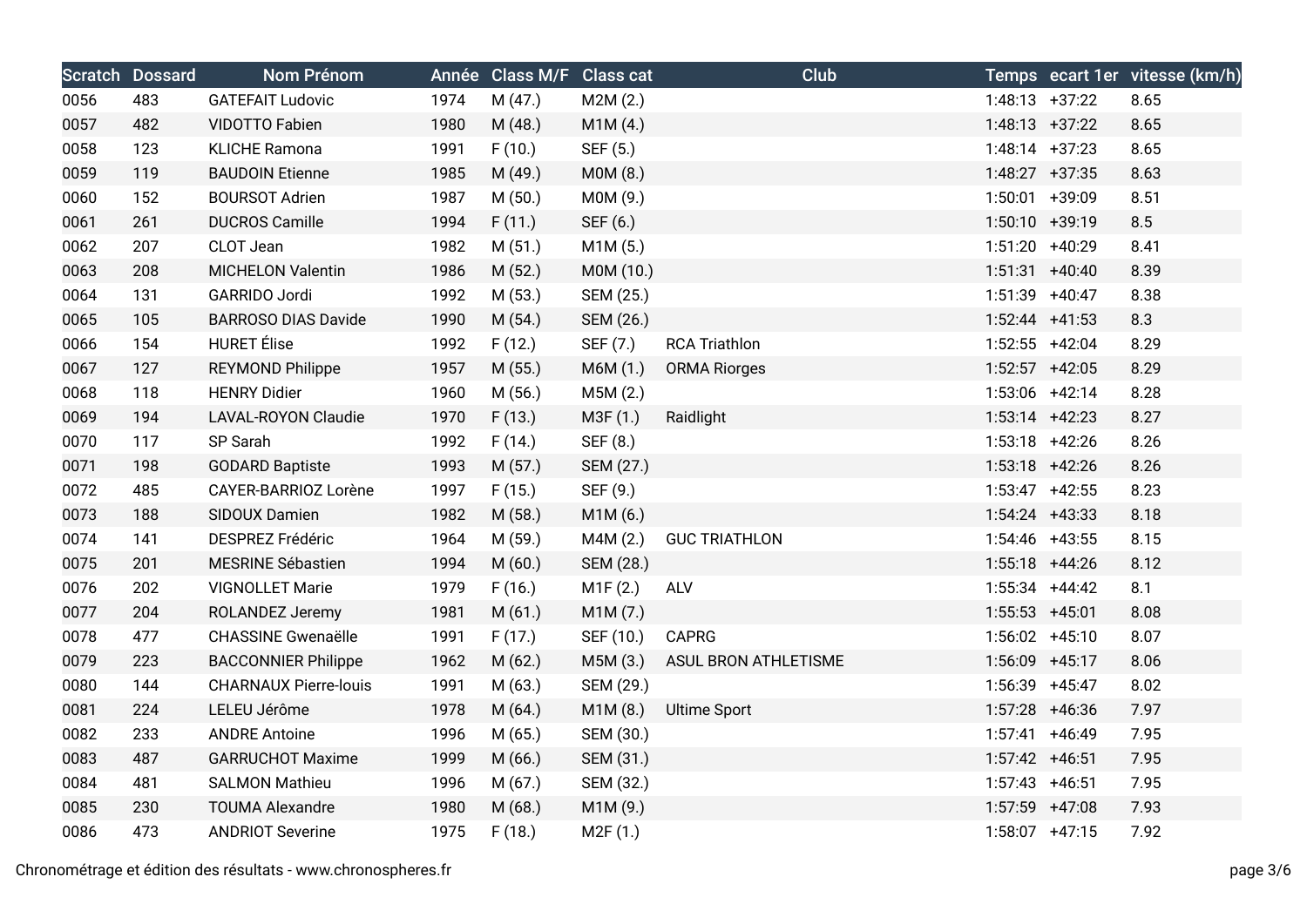|      | <b>Scratch Dossard</b> | Nom Prénom                    |      | Année Class M/F Class cat |           | <b>Club</b> |                   | Temps ecart 1er vitesse (km/h) |
|------|------------------------|-------------------------------|------|---------------------------|-----------|-------------|-------------------|--------------------------------|
| 0087 | 228                    | <b>DUCROZ Claire</b>          | 1992 | F(19.)                    | SEF (11.) |             | 1:58:39 +47:48    | 7.89                           |
| 0088 | 130                    | <b>ROUTIER Camille</b>        | 1984 | F(20.)                    | MOF(3.)   |             | $1:58:48$ +47:57  | 7.88                           |
| 0089 | 102                    | REYMOND Bénédicte             | 1995 | F(21.)                    | SEF (12.) |             | 1:58:56 +48:04    | 7.87                           |
| 0090 | 177                    | <b>MERMOND Raphael</b>        | 1973 | M (69.)                   | M2M(3.)   |             | $1:59:43$ +48:51  | 7.82                           |
| 0091 | 153                    | <b>COUTELLE Claire</b>        | 1996 | F(22.)                    | SEF (13.) |             | 2:00:26 +49:34    | 7.77                           |
| 0092 | 113                    | <b>BERNADOU Solenne</b>       | 1989 | F(23.)                    | SEF (14.) |             | 2:00:29 +49:37    | 7.77                           |
| 0093 | 106                    | <b>QUARTIER Joffray</b>       | 1985 | M (70.)                   | M0M (11.) |             | 2:00:29 +49:37    | 7.77                           |
| 0094 | 182                    | <b>LADREYT Sylvie</b>         | 1984 | F(24.)                    | MOF(4.)   | As FONTAINE | 2:00:50 +49:59    | 7.75                           |
| 0095 | 236                    | <b>MUZY Clara</b>             | 1999 | F(25.)                    | SEF (15.) |             | $2:01:01$ +50:09  | 7.73                           |
| 0096 | 211                    | <b>GRAVIER Camille</b>        | 2002 | F(26.)                    | EST(3.)   |             | $2:01:32 +50:40$  | 7.7                            |
| 0097 | 221                    | <b>BREMOND Murielle</b>       | 1968 | F(27.)                    | M3F (2.)  |             | $2:01:32 +50:41$  | 7.7                            |
| 0098 | 140                    | PÉDROLI Johan                 | 2001 | M(71.)                    | ESM (6.)  |             | $2:01:48$ +50:57  | 7.68                           |
| 0099 | 476                    | PAJIC Madjid                  | 1965 | M(72.)                    | M4M (3.)  |             | $2:02:06$ +51:15  | 7.67                           |
| 0100 | 496                    | PAJIC Leopold                 | 1997 | M (73.)                   | SEM (33.) |             | $2:02:07$ +51:15  | 7.66                           |
| 0101 | 239                    | <b>MAGGIONI Mathieu</b>       | 1984 | M (74.)                   | M0M (12.) |             | 2:02:16 +51:24    | 7.66                           |
| 0102 | 241                    | <b>BONNET Nicolas</b>         | 1993 | M(75.)                    | SEM (34.) |             | $2:02:16$ +51:24  | 7.65                           |
| 0103 | 240                    | TEPPAZ Jean christophe        | 1971 | M (76.)                   | M3M (4.)  |             | $2:02:16$ +51:25  | 7.65                           |
| 0104 | 136                    | <b>GUILLAUD Anne-sophie</b>   | 1967 | F(28.)                    | M4F (1.)  | AS Ruy      | $2:02:21$ +51:30  | 7.65                           |
| 0105 | 111                    | <b>HAVARD BELTZ Constance</b> | 1997 | F(29.)                    | SEF (16.) |             | $2:02:45$ +51:54  | 7.62                           |
| 0106 | 489                    | <b>DESCHAMPS Jason</b>        | 1994 | M(77.)                    | SEM (35.) |             | $2:02:54$ +52:03  | 7.62                           |
| 0107 | 161                    | <b>GRESSE Laurent</b>         | 1979 | M (78.)                   | M1M (10.) |             | $2:03:15$ +52:24  | 7.59                           |
| 0108 | 227                    | <b>MORIN Eric</b>             | 1957 | M (79.)                   | M6M(2.)   |             | $2:03:21$ +52:29  | 7.59                           |
| 0109 | 166                    | <b>BERNARD Margaux</b>        | 1993 | F(30.)                    | SEF (17.) |             | $2:03:47$ +52:55  | 7.56                           |
| 0110 | 490                    | URBERO Jérémy                 | 1993 | M (80.)                   | SEM (36.) |             | $2:03:48$ +52:56  | 7.56                           |
| 0111 | 133                    | <b>REYMOND Barnabe</b>        | 1990 | M(81.)                    | SEM (37.) |             | $2:04:06$ +53:14  | 7.54                           |
| 0112 | 134                    | JEANNOEL-REYMOND Pauline      | 1991 | F(31.)                    | SEF (18.) |             | $2:04:07$ +53:15  | 7.54                           |
| 0113 | 179                    | AUDÉ Julie                    | 1991 | F(32.)                    | SEF (19.) | <b>CDR</b>  | $2:04:11 + 53:19$ | 7.54                           |
| 0114 | 183                    | <b>TURPIN Guillaume</b>       | 1986 | M (82.)                   | M0M (13.) |             | $2:04:11 + 53:19$ | 7.54                           |
| 0115 | 169                    | NEMOZ-MOREL Julien            | 1984 | M(83.)                    | M0M (14.) |             | $2:04:13 +53:21$  | 7.54                           |
| 0116 | 495                    | <b>AGULLES Ghislain</b>       | 1980 | M(84.)                    | M1M (11.) |             | $2:04:14$ +53:22  | 7.53                           |
| 0117 | 174                    | <b>MATRAY Pascal</b>          | 1967 | M (85.)                   | M4M (4.)  |             | $2:04:31 +53:40$  | 7.52                           |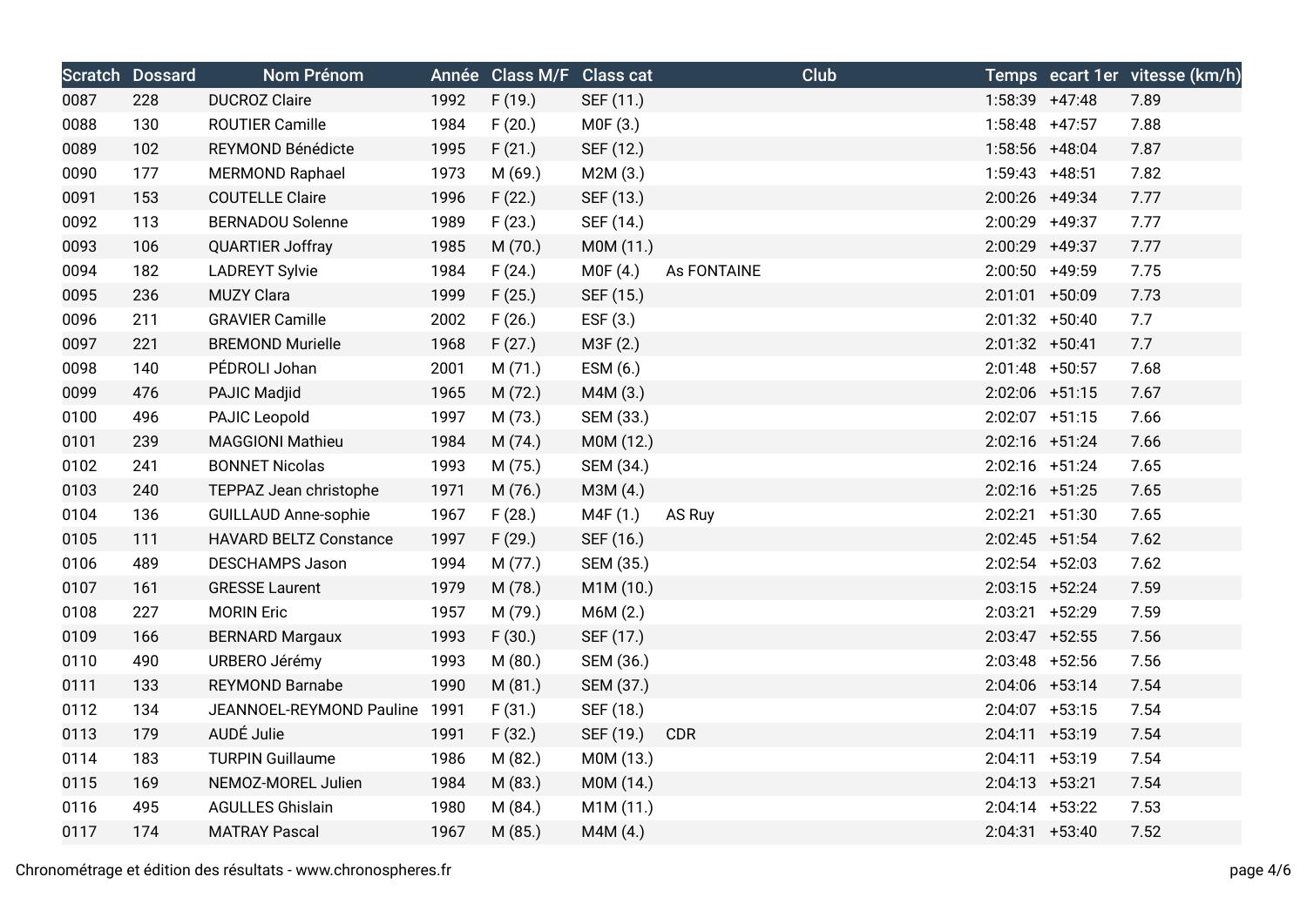|      | <b>Scratch Dossard</b> | Nom Prénom                    |      | Année Class M/F Class cat |                   | <b>Club</b>                                          |                   | Temps ecart 1er vitesse (km/h) |
|------|------------------------|-------------------------------|------|---------------------------|-------------------|------------------------------------------------------|-------------------|--------------------------------|
| 0118 | 222                    | PERRIN Christian              | 1960 | M (86.)                   | M5M (4.)          | AL Voiron                                            | $2:06:53$ +56:01  | 7.38                           |
| 0119 | 391                    | JOUTEL Delphine               | 1979 | F(33.)                    | M1F(3.)           | Oh my tri                                            | $2:07:03$ +56:11  | 7.37                           |
| 0120 | 164                    | <b>THOMAS Donatien</b>        | 1985 | M (87.)                   | M0M (15.)         |                                                      | $2:08:12 +57:20$  | 7.3                            |
| 0121 | 135                    | <b>FICHEUX Isabelle</b>       | 1966 | F(34.)                    | M4F (2.)          | Ruy                                                  | $2:09:35$ +58:43  | 7.22                           |
| 0122 | 181                    | <b>LECOURTOIS Ludovic</b>     | 1978 | M (88.)                   | M1M (12.) CDR     |                                                      | $2:09:47$ +58:56  | 7.21                           |
| 0123 | 167                    | <b>COLIN Anthony</b>          | 1990 | M (89.)                   | SEM (38.)         |                                                      | $2:10:30 + 59:38$ | 7.17                           |
| 0124 | 186                    | <b>PERRET Philippine</b>      | 1997 | F(35.)                    | SEF (20.)         |                                                      | $2:10:33 + 59:42$ | 7.17                           |
| 0125 | 492                    | <b>LOZE Lisa</b>              | 1997 | F(36.)                    | SEF (21.)         |                                                      | $2:10:33 + 59:42$ | 7.17                           |
| 0126 | 158                    | <b>MOINY Lucie</b>            | 1993 | F(37.)                    | SEF (22.)         |                                                      | $2:13:36$ +62:45  | 7.01                           |
| 0127 | 162                    | MOURGUES Mélanie              | 1990 | F(38.)                    | SEF (23.)         |                                                      | $2:13:42 +62:50$  | 7 <sup>7</sup>                 |
| 0128 | 150                    | <b>ALLIZARD Franck</b>        | 1967 | M (90.)                   | M4M (5.)          | oxygene                                              | $2:14:00 +63:08$  | 6.98                           |
| 0129 | 151                    | COLLOMB Jean michel           | 1956 | M (91.)                   | M6M (3.)          | 0XYGENE SAINT ETIENNE DE SAINT GEOIRS 2:14:00 +63:08 |                   | 6.98                           |
| 0130 | 157                    | VIJEU Razvan-andrei           | 1979 | M (92.)                   | M1M (13.) Oxygene |                                                      | $2:14:00 +63:09$  | 6.98                           |
| 0131 | 259                    | <b>FAHY Franck</b>            | 1966 | M (93.)                   | M4M (6.)          |                                                      | $2:14:05$ +63:14  | 6.98                           |
| 0132 | 172                    | <b>MATRAY Joelle</b>          | 1972 | F(39.)                    | M3F (3.)          |                                                      | $2:14:12 +63:20$  | 6.97                           |
| 0133 | 205                    | <b>BERTRAND Sophie</b>        | 1977 | F(40.)                    | M2F(2.)           | JAMBES DE BACCHUS                                    | $2:15:51 + 64:59$ | 6.89                           |
| 0134 | 217                    | AW El hadyi                   | 1982 | M (94.)                   | M1M (14.)         |                                                      | $2:16:07 +65:15$  | 6.88                           |
| 0135 | 488                    | FROPPIER - BASIN Alexane      | 2000 | F(41.)                    | ESF $(4.)$        |                                                      | $2:16:41 + 65:49$ | 6.85                           |
| 0136 | 210                    | <b>GRAVIER Jean louis</b>     | 1957 | M (95.)                   | M6M (4.)          |                                                      | 2:17:08 +66:17    | 6.82                           |
| 0137 | 203                    | ROLANDEZ Amandine             | 1981 | F(42.)                    | M1F(4.)           | Aaa-du-lyonnais                                      | 2:19:01 +68:09    | 6.73                           |
| 0138 | 190                    | <b>FRANCOIS Coline</b>        | 1995 | F(43.)                    | SEF (24.)         | <b>Stryker Crazy Team</b>                            | $2:24:02$ +73:11  | $6.5\,$                        |
| 0139 | 192                    | <b>FELIX-FAURE Catherine</b>  | 1966 | F(44.)                    | M4F (3.)          | Stryker crasy team                                   | $2:24:04$ +73:12  | 6.5                            |
| 0140 | 486                    | <b>LOZACH Laurie</b>          | 1997 | F(45.)                    | SEF (25.)         |                                                      | $2:24:05$ +73:13  | 6.5                            |
| 0141 | 189                    | <b>BASTIAN Florence</b>       | 1963 | F(46.)                    | M4F (4.)          | <b>Stryker Crasy Team</b>                            | $2:24:07$ +73:16  | 6.49                           |
| 0142 | 245                    | <b>RUFRANCOS Andrea</b>       | 1984 | F(47.)                    | MOF(5.)           | TDR saint romain en gal                              | $2:24:53$ +74:02  | 6.46                           |
| 0143 | 156                    | <b>LANTERNIER Tatiana</b>     | 1979 | F(48.)                    | M1F(5.)           | #Frapadingues                                        | $2:25:02$ +74:10  | 6.45                           |
| 0144 | 243                    | <b>CAILLAT-MIOUSSE Franck</b> | 1981 | M (96.)                   | M1M (15.)         |                                                      | $2:25:07$ +74:15  | 6.45                           |
| 0145 | 197                    | <b>CAPRONNIER Arthur</b>      | 1992 | M (97.)                   | SEM (39.)         |                                                      | $2:26:45$ +75:54  | 6.38                           |
| 0146 | 232                    | <b>JAU Charlotte</b>          | 1993 | F(49.)                    | SEF (26.)         |                                                      | $2:26:48$ +75:56  | 6.38                           |
| 0147 | 146                    | <b>MORIN Delphine</b>         | 1965 | F(50.)                    | M4F (5.)          | <b>ESSM</b>                                          | $2:27:16$ +76:24  | 6.36                           |
| 0148 | 229                    | <b>BAGUANT Ashley</b>         | 1989 | M (98.)                   | SEM (40.)         |                                                      | 2:28:00 +77:08    | 6.32                           |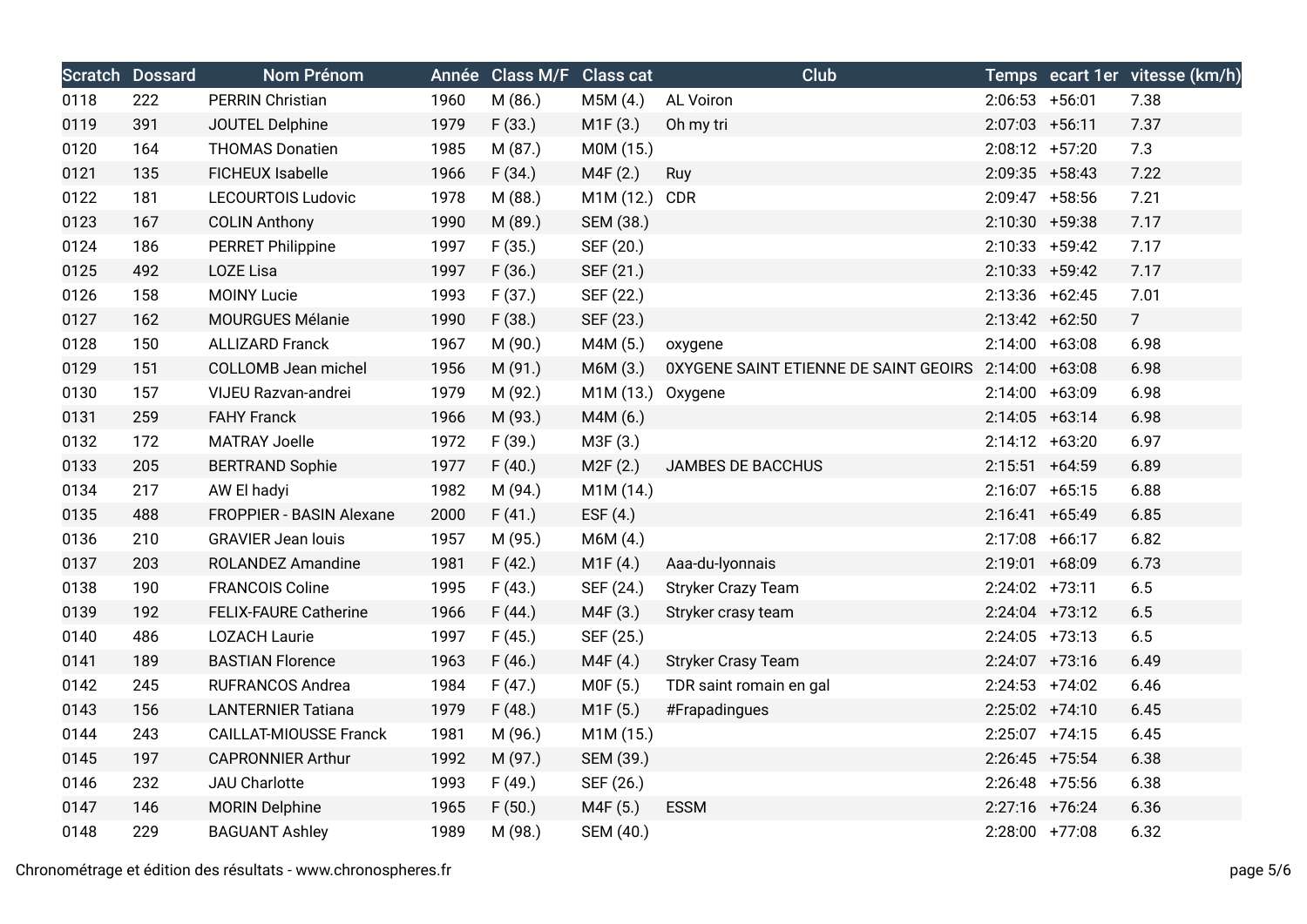|      | <b>Scratch Dossard</b> | <b>Nom Prénom</b>              | Année | Class M/F Class cat |                       | <b>Club</b>                      |                   |                    | Temps ecart 1er vitesse (km/h) |
|------|------------------------|--------------------------------|-------|---------------------|-----------------------|----------------------------------|-------------------|--------------------|--------------------------------|
| 0149 | 138                    | <b>RUTTER Sian</b>             | 1996  | F(51.)              | SEF (27.)             |                                  | $2:29:40$ +78:48  |                    | 6.25                           |
| 0150 | 149                    | MITHIEUX Morgane               | 1994  | F(52.)              | SEF (28.)             |                                  | $2:29:45$ +78:54  |                    | 6.25                           |
| 0151 | 155                    | <b>CHAMOLLET Thierry</b>       | 1969  | M (99.)             | M3M (5.)              | Les Briseurs de Montagne         | $2:31:31$ +80:39  |                    | 6.18                           |
| 0152 | 175                    | ARGOUD Yséline                 | 1997  | F(53.)              | SEF (29.)             |                                  | $2:32:31 + 81:39$ |                    | 6.14                           |
| 0153 | 497                    | CHEVIN Céline                  | 1976  | F(54.)              | M2F (3.)              | HPE/HP Course du Cœur            | $2:32:55$ +82:04  |                    | 6.12                           |
| 0154 | 499                    | RIBIOLLET Pierrick             | 1994  | M (100.)            | SEM (41.)             | HPE/HP Course du Coeur           | 2:32:56 +82:04    |                    | 6.12                           |
| 0155 | 251                    | SIMON hervé                    | 1971  | M (101.)            | M3M (6.)              |                                  | 2:32:56 +82:04    |                    | 6.12                           |
| 0156 | 252                    | <b>VINCENT Camille</b>         | 1989  | F(55.)              | SEF (30.)             |                                  | $2:32:56$ +82:04  |                    | 6.12                           |
| 0157 | 498                    | <b>CONTZEN Nicolas</b>         | 1975  | M (102.)            | M2M(4.)               | HPE/HP course du cœur            | 2:32:56 +82:04    |                    | 6.12                           |
| 0158 | 470                    | <b>RADENAC Yannick</b>         | 1965  | M (103.)            | M4M (7.)              | HPE/HP Course du coeur           | $2:32:56$ +82:04  |                    | 6.12                           |
| 0159 | 284                    | DELNAUD Camille                | 1995  | F(56.)              | SEF (31.)             |                                  | $2:32:56$ +82:05  |                    | 6.12                           |
| 0160 | 283                    | BARIL-GUÉRARD Andrée-anne      | 1991  | F(57.)              | SEF (32.)             | aucun                            | $2:32:56$ +82:05  |                    | 6.12                           |
| 0161 | 471                    | <b>BOURGIT Jean-michel</b>     | 1966  | M (104.)            | M4M (8.)              | HPE/HP Course du coeur           | $2:32:57$ +82:05  |                    | 6.12                           |
| 0162 | 500                    | <b>AUDEBERT Sylvain</b>        | 1979  | M (105.)            |                       | M1M (16.) HPE/HP Course du coeur | $2:32:57$ +82:05  |                    | 6.12                           |
| 0163 | 237                    | <b>MICHEL Sylvie</b>           | 1962  | F(58.)              | M5F (1.)              | AS Randonneurs de Ruy Montceau   | $2:43:24$ +92:32  |                    | 5.73                           |
| 0164 | 109                    | <b>COSSART Marie-dominique</b> | 1964  | F(59.)              | M4F (6.)              |                                  | $2:46:03$ +95:12  |                    | 5.64                           |
| 0165 | 160                    | <b>GAILLARD FÉTAZ Marion</b>   | 1989  | F(60.)              | SEF (33.)             | ALVoiron                         | 2:47:30 +96:38    |                    | 5.59                           |
| 0166 | 159                    | <b>FRAPPIER Pauline</b>        | 1986  | F(61.)              | M0F (6.)              | ALVoiron                         | $2:47:30 +96:38$  |                    | 5.59                           |
| 0167 | 125                    | <b>DUHAMEL Raphaelle</b>       | 1988  | F(62.)              | SEF (34.)             | <b>Trappiste Team</b>            | 2:49:44 +98:52    |                    | 5.51                           |
| 0168 | 126                    | <b>VOISENET David</b>          | 1977  | M (106.)            | M2M(5.)               | <b>Trappiste Team</b>            | $2:49:44$ +98:53  |                    | 5.51                           |
| 0169 | 147                    | <b>MILLER Sylviane</b>         | 1964  | F(63.)              | M4F (7.)              |                                  |                   | 2:58:01 +107:10    | 5.26                           |
| 0170 | 137                    | <b>GUILLERMIER Alice</b>       | 1993  | F(64.)              | SEF (35.)             |                                  |                   | 2:58:58 +108:07    | 5.23                           |
| 0171 | 281                    | <b>DANDURAN Patrice</b>        | 1965  | M (107.)            | M4M (9.)              |                                  |                   | $3:05:12 +114:21$  | 5.05                           |
| 0172 | 121                    | <b>BOUTEILLE Laura</b>         | 1994  | F(65.)              | SEF (36.)             |                                  |                   | $3:06:20$ +115:28  | 5.02                           |
| 0173 | 246                    | <b>POULET Edith</b>            | 1977  | F(66.)              | M <sub>2</sub> F (4.) |                                  |                   | $3:11:22 + 120:30$ | 4.89                           |
| 0174 | 124                    | <b>PLANKEELE Claire</b>        | 1994  | F(67.)              | SEF (37.)             |                                  |                   | $3:13:15$ +122:24  | 4.84                           |
| 0175 | 122                    | LE COSQUER Solen               | 1979  | F(68.)              | M1F(6.)               | MIAOU DE BRETAGNE                |                   | $3:27:13$ +136:21  | 4.52                           |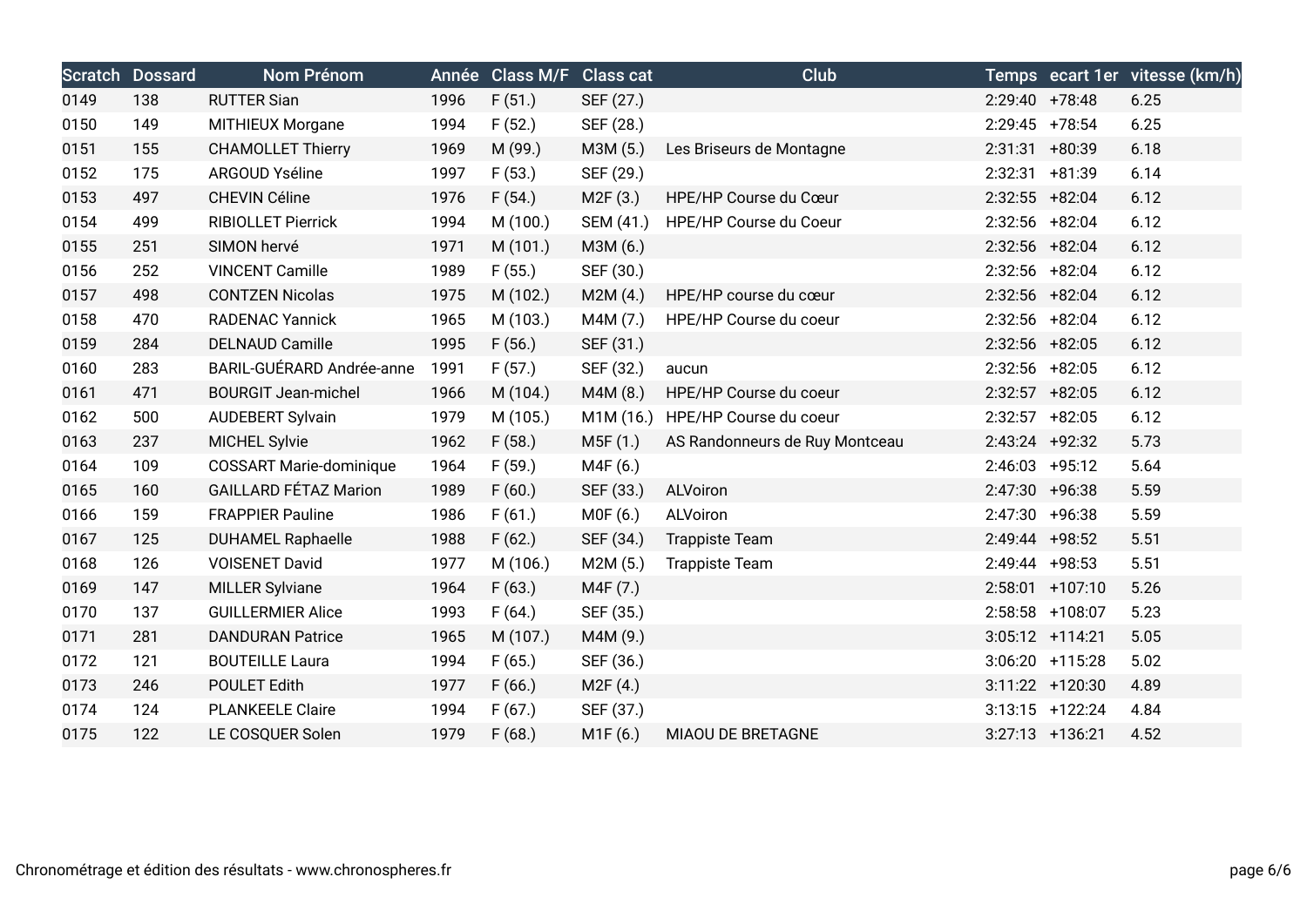



Epreuve Mini Winter Trail

|      | <b>Scratch Dossard</b> | Nom Prénom                 |      | Année Class M/F | <b>Class cat</b> | <b>Club</b>            |                  |                   | Temps ecart 1er vitesse (km/h) |
|------|------------------------|----------------------------|------|-----------------|------------------|------------------------|------------------|-------------------|--------------------------------|
| 0001 | 87                     | MOTSCHWILLER Jean-francois | 1970 | M(1.)           | M3M (1.)         | MACADAM 07             | $0:40:46 -$      |                   | 12.51                          |
| 0002 | 61                     | LAFERRERE Guillaume        | 1986 | M(2.)           | MOM(1.)          | ALPHA SPORT EVENT      | $0:41:09$ +0:23  |                   | 12.39                          |
| 0003 | 78                     | <b>CLAVELIER Jules</b>     | 2006 | M(3.)           | CAM (1.)         | <b>USSE Athlétisme</b> | $0:41:09 +0:23$  |                   | 12.39                          |
| 0004 | 50                     | <b>GALAI Thibaud</b>       | 2006 | M(4.)           | CAM (2.)         | RAID'ALP/RAIDLIGHT     | $0:41:19 + 0:33$ |                   | 12.34                          |
| 0005 | 91                     | <b>BRES Aurelien</b>       | 1998 | M(5.)           | SEM (1.)         |                        | $0:42:03$ +1:17  |                   | 12.13                          |
| 0006 | 39                     | DIF Sarah                  | 1978 | F(1.)           | M1F(1.)          | 2EP                    | $0:47:55$ +7:08  |                   | 10.64                          |
| 0007 | 56                     | <b>CONTE Clément</b>       | 1998 | M(6.)           | SEM (2.)         |                        | $0:48:43$ +7:56  |                   | 10.47                          |
| 0008 | 93                     | <b>MICHEL Sebastien</b>    | 1990 | M(7.)           | SEM (3.)         |                        | $0:49:12 + 8:26$ |                   | 10.36                          |
| 0009 | $\mathbf{1}$           | <b>FIGUS Alain</b>         | 1988 | M(8.)           | SEM (4.)         | <b>TEAM ASE</b>        | $0:49:19$ +8:33  |                   | 10.34                          |
| 0010 | 68                     | <b>PEYRE Marie</b>         | 1987 | F(2.)           | MOF(1.)          | Team cahez-wise family | $0:49:51$ +9:04  |                   | 10.23                          |
| 0011 | 64                     | PERKINS Carolyn            | 1986 | F(3.)           | MOF(2.)          |                        | $0:50:36$ +9:50  |                   | 10.08                          |
| 0012 | 58                     | <b>CREPEAU Romain</b>      | 1997 | M(9.)           | SEM (5.)         |                        | $0:50:38$ +9:52  |                   | 10.07                          |
| 0013 | 95                     | CORREARD Jérôme            | 1985 | M(10.)          | MOM(2.)          |                        |                  | $0:50:50$ +10:04  | 10.03                          |
| 0014 | 10                     | SOLA Cedric                | 1978 | M(11.)          | M1M(1.)          |                        | $0:51:12$ +10:25 |                   | 9.96                           |
| 0015 | 24                     | <b>LECUYER Dominique</b>   | 1967 | M(12.)          | M4M (1.)         |                        |                  | $0:51:12$ +10:26  | 9.96                           |
| 0016 | 90                     | <b>BRES Olivier</b>        | 1966 | M (13.)         | M4M(2.)          | AL VOIRON              |                  | $0:51:56$ +11:10  | 9.82                           |
| 0017 | 70                     | RANDO Remy                 | 1982 | M (14.)         | M1M(2.)          |                        |                  | $0:53:35$ +12:49  | 9.52                           |
| 0018 | 54                     | <b>BERGER Meg</b>          | 1990 | F(4.)           | SEF (1.)         | Raidlight              |                  | $0:53:37$ +12:50  | 9.51                           |
| 0019 | 43                     | <b>GONTIER Cyril</b>       | 1984 | M(15.)          | MOM(3.)          |                        | $0:53:48$ +13:01 |                   | 9.48                           |
| 0020 | 71                     | <b>LUYTON Vincent</b>      | 1982 | M (16.)         | M1M(3.)          | <b>DTTN</b>            |                  | $0:53:50$ +13:03  | 9.47                           |
| 0021 | 94                     | KOPPEL Rodolphe            | 1974 | M(17.)          | M2M(1.)          | <b>DTTN</b>            |                  | $0:53:50$ +13:04  | 9.47                           |
| 0022 | 41                     | <b>WATEL Harmony</b>       | 1994 | F(5.)           | SEF (2.)         |                        |                  | $0:54:37$ +13:50  | 9.34                           |
| 0023 | 59                     | PICON Léa                  | 1998 | F(6.)           | SEF (3.)         | <b>ATN Running</b>     |                  | $0:55:11 + 14:24$ | 9.24                           |
| 0024 | 12                     | <b>BERNARD Noémie</b>      | 2000 | F(7.)           | ESF (1.)         |                        |                  | $0:55:50 + 15:03$ | 9.13                           |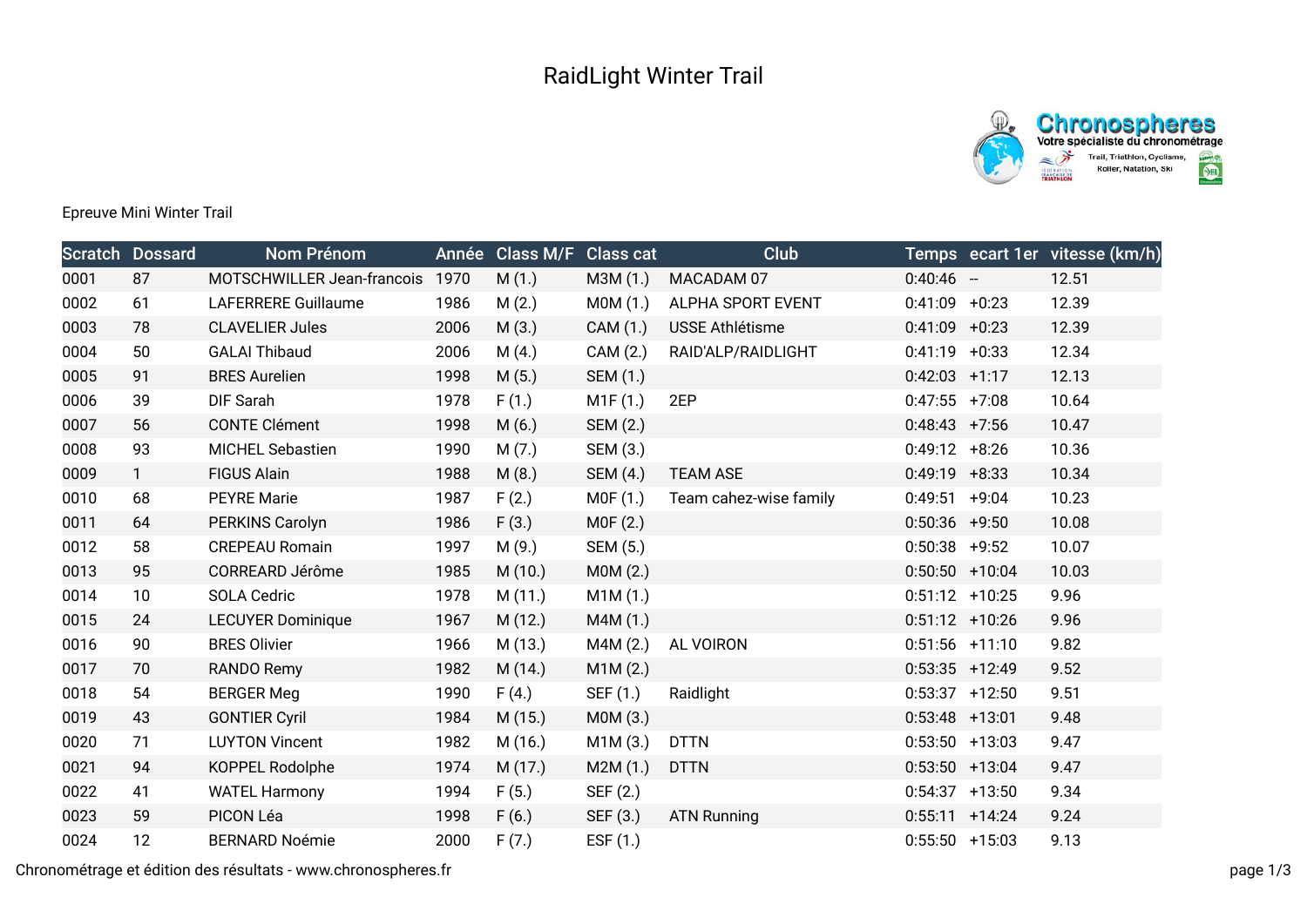|      | <b>Scratch Dossard</b> | <b>Nom Prénom</b>            |      | Année Class M/F Class cat |                 | <b>Club</b>             |                  |                   | Temps ecart 1er vitesse (km/h) |
|------|------------------------|------------------------------|------|---------------------------|-----------------|-------------------------|------------------|-------------------|--------------------------------|
| 0025 | 85                     | <b>MARTY Dorian</b>          | 1991 | M (18.)                   | SEM (6.)        |                         |                  | $0:56:51$ +16:05  | 8.97                           |
| 0026 | 72                     | <b>EVRARD Julien</b>         | 1981 | M (19.)                   | M1M(4.)         | LES AMIS DU BOUK        | $0:58:25$ +17:38 |                   | 8.73                           |
| 0027 | 30                     | <b>CHESSEL Nolwenn</b>       | 1976 | F(8.)                     | M2F(1.)         |                         | $0:58:39$ +17:53 |                   | 8.69                           |
| 0028 | 83                     | <b>CRISAN</b> lonut          | 1987 | M (20.)                   | MOM(4.)         |                         | 1:00:09 +19:23   |                   | 8.48                           |
| 0029 | 31                     | <b>CHESSEL Philippe</b>      | 1971 | M(21.)                    | M3M (2.)        |                         |                  | 1:00:20 +19:34    | 8.45                           |
| 0030 | 40                     | DIETRICH-SAINSAULIEU Elisa   | 1982 | F(9.)                     | M1F(2.)         |                         |                  | 1:01:06 +20:20    | 8.35                           |
| 0031 | 65                     | REPELLIN Benjamin            | 1996 | M(22.)                    | SEM (7.)        |                         |                  | $1:04:30 +23:44$  | 7.91                           |
| 0032 | 79                     | <b>DURIEU Yoann</b>          | 1992 | M (23.)                   | SEM (8.)        | M Team Power            |                  | $1:04:31$ +23:45  | 7.9                            |
| 0033 | 49                     | <b>DUMEYNIOU Julie</b>       | 1995 | F(10.)                    | SEF (4.)        | Raidlight               |                  | 1:05:06 +24:20    | 7.83                           |
| 0034 | 60                     | <b>GROS Frederic</b>         | 1969 | M(24.)                    | M3M (3.)        |                         |                  | $1:05:13 + 24:27$ | 7.82                           |
| 0035 | 25                     | <b>LECUYER Laura</b>         | 1997 | F(11.)                    | SEF (5.)        |                         |                  | $1:07:11 + 26:24$ | 7.59                           |
| 0036 | 75                     | <b>LEYNAUD Michel</b>        | 1956 | M(25.)                    | M6M (1.)        | Grenoble Trail          |                  | $1:07:17$ +26:31  | 7.58                           |
| 0037 | 27                     | <b>GUILLOT Virginie</b>      | 1979 | F(12.)                    | M1F(3.)         |                         | $1:07:38$ +26:51 |                   | 7.54                           |
| 0038 | 88                     | <b>FUGIER Sandra</b>         | 1976 | F(13.)                    | M2F (2.)        | <b>ALV Voiron</b>       | 1:07:44 +26:57   |                   | 7.53                           |
| 0039 | 84                     | <b>ROCHET Amandine</b>       | 1984 | F(14.)                    | MOF(3.)         |                         |                  | $1:08:45$ +27:59  | 7.42                           |
| 0040 | 42                     | <b>BOUDET Sabrina</b>        | 1981 | F(15.)                    | M1F(4.)         |                         |                  | $1:08:51$ +28:04  | 7.41                           |
| 0041 | 33                     | SOLÈNE Visot                 | 1989 | F(16.)                    | SEF (6.)        | Courir par nature       |                  | $1:10:01$ +29:15  | 7.28                           |
| 0042 | 18                     | <b>AUGER Marie</b>           | 1990 | F(17.)                    | SEF (7.)        |                         |                  | 1:10:02 +29:15    | 7.28                           |
| 0043 | 89                     | <b>SYLVESTRE Alexandrine</b> | 1973 | F(18.)                    | M2F(3.)         | <b>ACS Sassenage</b>    | 1:10:56 +30:10   |                   | 7.19                           |
| 0044 | 53                     | <b>GAILHOT Margot</b>        | 1992 | F(19.)                    | SEF (8.)        | Les Traileurs Savoyards | 1:10:59 +30:13   |                   | 7.18                           |
| 0045 | 52                     | <b>GAILHOT Christian</b>     | 1964 | M(26.)                    | M4M (3.)        | Tribike du Dauphiné     |                  | $1:11:01$ +30:14  | 7.18                           |
| 0046 | 29                     | SANCHEZ Karla                | 1987 | F(20.)                    | MOF(4.)         |                         | $1:11:37$ +30:51 |                   | 7.12                           |
| 0047 | 38                     | <b>ROJON Franck</b>          | 1968 | M(27.)                    | M3M (4.)        | Sans                    |                  | $1:12:51$ +32:05  | 7 <sup>1</sup>                 |
| 0048 | 81                     | <b>HEMAR Blandine</b>        | 1981 | F(21.)                    | M1F (5.)        |                         |                  | $1:13:42 +32:56$  | 6.92                           |
| 0049 | $\overline{4}$         | <b>DEVRED Alexandra</b>      | 1977 | F(22.)                    | M2F(4.)         |                         |                  | $1:13:58$ +33:12  | 6.89                           |
| 0050 | 46                     | <b>SANZ Celia</b>            | 2003 | F(23.)                    | <b>JUF (1.)</b> |                         |                  | 1:14:09 +33:22    | 6.88                           |
| 0051 | 44                     | <b>ORHAN Antoine</b>         | 2002 | M (28.)                   | ESM (1.)        |                         |                  | $1:14:11 + 33:25$ | 6.87                           |
| 0052 | 45                     | <b>VALLIN Albane</b>         | 2003 | F(24.)                    | <b>JUF (2.)</b> |                         |                  | $1:14:12 +33:26$  | 6.87                           |
| 0053 | 23                     | <b>HAUDRY Francoise</b>      | 1953 | F(25.)                    | M6F (1.)        |                         |                  | $1:14:17 + 33:31$ | 6.86                           |
| 0054 | 26                     | <b>BERTON Marylène</b>       | 1960 | F(26.)                    | M5F(1.)         | RAIDLIGHT 38            | $1:15:25$ +34:38 |                   | 6.76                           |
| 0055 | 69                     | <b>CASIEZ Christine</b>      | 1981 | F(27.)                    | M1F (6.)        |                         | $1:15:34$ +34:47 |                   | 6.75                           |